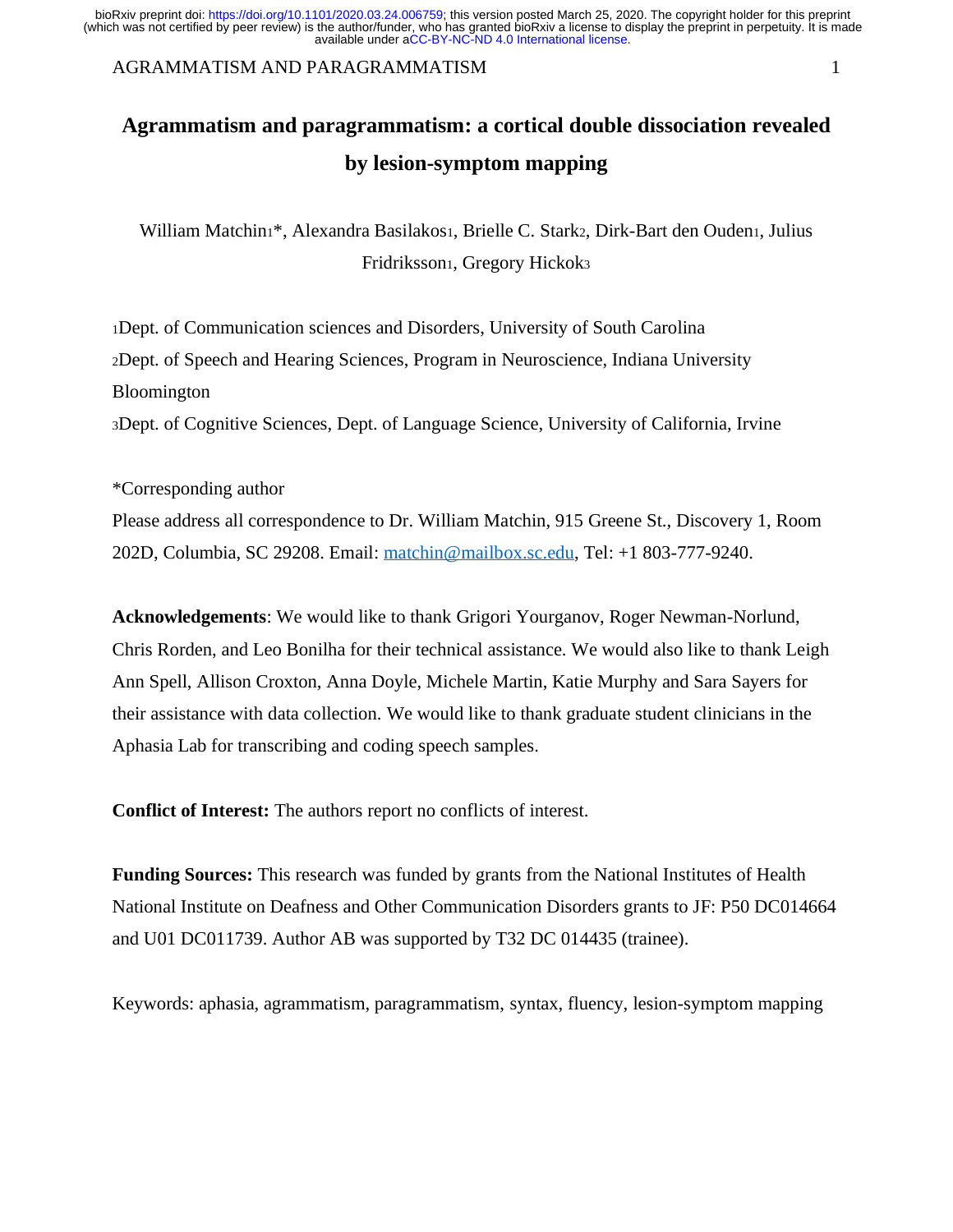#### AGRAMMATISM AND PARAGRAMMATISM 2

# **Abstract**

The fundamental distinction of grammatical deficits in aphasia, agrammatism and paragrammatism, was made over a century ago. However, the extent to which the agrammatism/paragrammatism distinction exists independently of differences in speech fluency has not clearly been investigated. Despite much research on agrammatism, the lesion correlates of paragrammatism are essentially unknown. Lesion-symptom mapping was used to investigate the degree to which the lesion correlates of agrammatism and paragrammatism overlap or dissociate. Four expert raters assessed videos of 53 right-handed patients with aphasia following chronic left hemisphere stroke retelling the Cinderella story. Consensus discussion determined each subject's classification with respect to grammatical deficits as Agrammatic, Paragrammatic, Both, or No Grammatical Deficit. Each subject's lesion was manually drawn on a highresolution MRI and warped to standard space for group analyses. Lesion-symptom mapping analyses were performed in NiiStat including lesion volume as a covariate. Secondary analyses included speech rate (words per minute) as an additional covariate. Region of interest analyses identified a double dissociation between these syndromes: damage to Broca's area was significantly associated with agrammatism,  $p = 0.001$  (but not paragrammatism,  $p = 0.930$ ), while damage to the left posterior superior and middle temporal gyri was significantly associated with paragrammatism,  $p < 0.001$  (but not agrammatism,  $p = 0.873$ ). The same results obtained when regressing out the effect of speech rate, and non-overlapping lesion distributions between the syndromes were confirmed by uncorrected whole brain analyses. Our results support a fundamental distinction between agrammatism and paragrammatism.

# **Introduction**

Kleist (1914) noted two kinds of syntactic disturbances in the speech of patients with aphasia: agrammatism and paragrammatism. Agrammatism is described as the simplification of grammatical structure and omission of function words and morphemes. For example, Goodglass (1993) reports this example of agrammatic speech:

Examiner: What brought you to the hospital? Patient: Yeah… Wednesday, … Paul and dad… Hospital… yeah… doctors, two…an' teeth.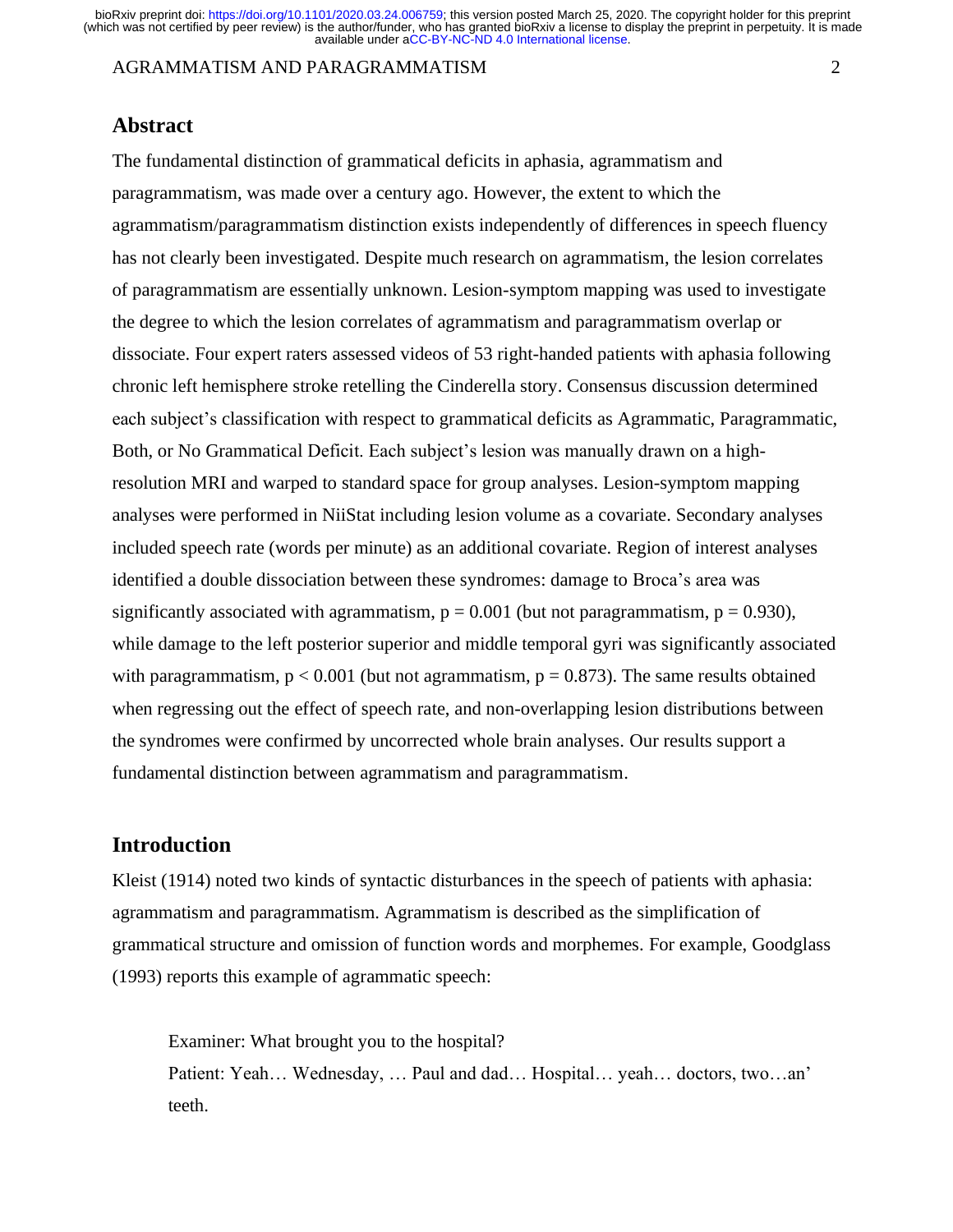#### AGRAMMATISM AND PARAGRAMMATISM 3

Paragrammatism, by contrast, is the misuse of grammar not attributable to an overall reduction of grammatical morphemes or simplification of syntactic structure. Kleist noted the prodigious output of paragrammatic patients, leading to "confused sentence monsters". Butterworth and Howard (1987) provide examples of paragrammatic speech:

"And I want everything to be so talk." "She was handled to look at the books a bit." "I'm very want it." "Isn't look very dear, is it?" "But it's silly, aren't they?"

Agrammatism has received extensive treatment in the literature and is widely known by both researchers and clinicians. By contrast, there is very little research on paragrammatism, and clinical practitioners are often unaware of its existence at all, leaving potential grammatical deficits in aphasia undiagnosed. Agrammatism is associated with non-fluent aphasia, primarily Broca's aphasia (Saffran et al., 1989; Damasio, 1992; Goodglass, 1993; Thompson et al., 1997), while paragrammatism is associated with fluent aphasia, such as Wernicke's and conduction aphasia (Goodglass *et al.*, 1993). While recent lesion-behavior mapping studies have associated agrammatic speech with damage to primarily frontal structures, particularly Broca's area (Sapolsky *et al.,* 2010; Wilson *et al.*, 2010; den Ouden *et al.*, 2019), only a few case studies suggest an association of paragrammatism with posterior temporal-parietal damage (Yagata *et al.*, 2017; Wilson *et al.*, 2018*a*; *b*). Consistent with this, fluent aphasia is mostly associated with posterior temporal-parietal lesions (Buchsbaum *et al.*, 2011; Ogar *et al.*, 2011; Fridriksson *et al.*, 2014; Yourganov *et al.*, 2016). However, there have yet to be any large-scale lesion-symptom mapping studies of paragrammatic deficits *per se*. Therefore, in the present work, we sought to identify the lesion distribution associated with paragrammatism as distinct from agrammatism using voxel-based lesion-symptom mapping in a large cohort of people with chronic aphasia following left-hemisphere stroke.

An important issue concerning research into syntactic deficits in aphasia is the question of how syntax is organized in the healthy brain. While prominent models of syntax in the brain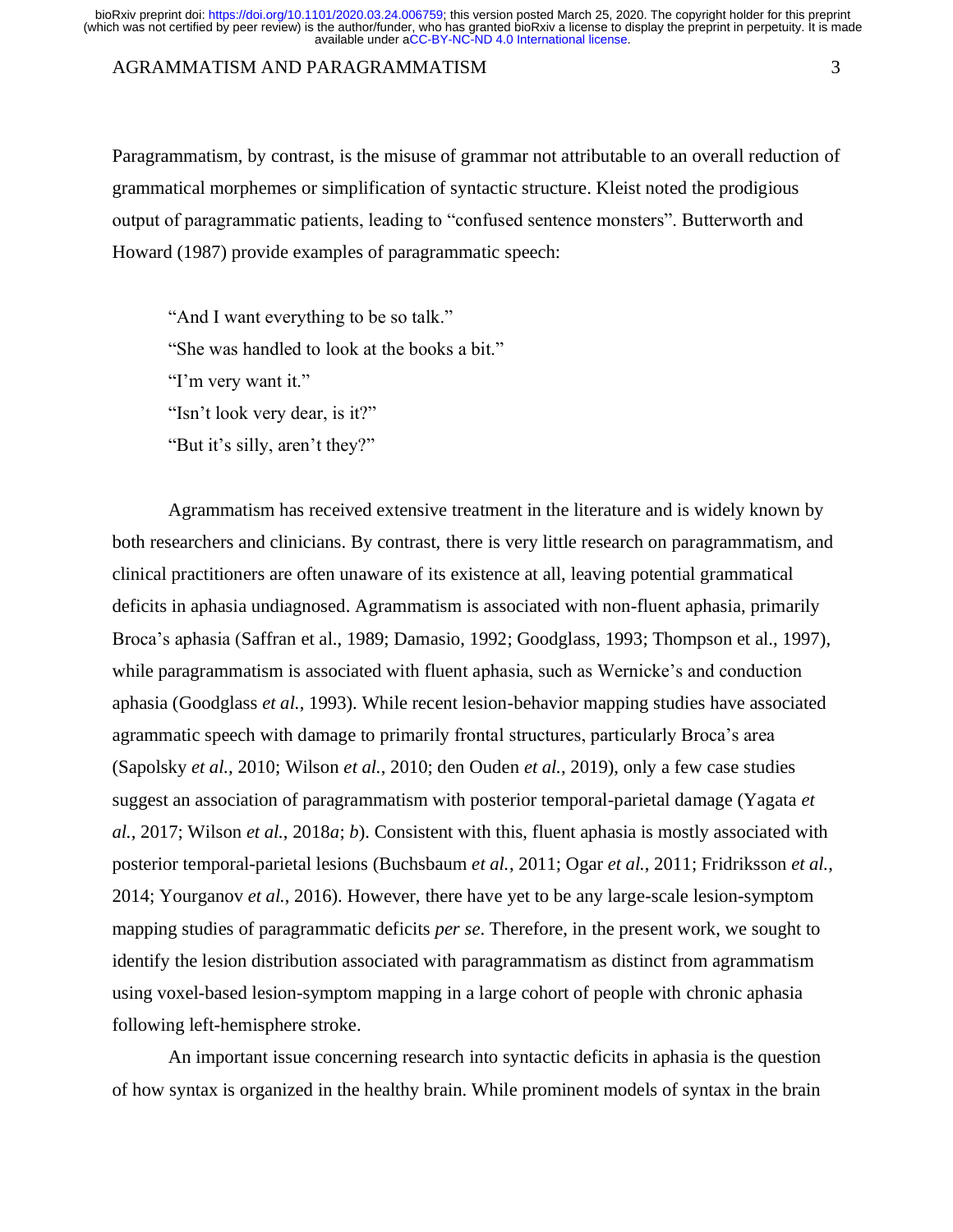## AGRAMMATISM AND PARAGRAMMATISM 4

posit a primary syntactic function to different subregions of the inferior frontal gyrus (Friederici 2017; Hagoort 2014), Matchin and Hickok (2019) recently hypothesized a new model of syntax in the brain, with two primary cortical zones responsible for distinct aspects of syntactic processing. The first is a hierarchical lexical-syntactic system in the left posterior middle temporal gyrus (pMTG), including the ventral bank of the superior temporal sulcus (STS). This system underlies hierarchical structures necessary for conceptual-semantic processing that are critical for both comprehension and production of language (Everaert et al., 2015). The second is a linear morpho-syntactic system in the left inferior frontal gyrus, pars triangularis (IFGtri). This system underlies linear morpho-syntactic relations (such as word order and affixation rules) that are critical for producing speech through the vocal tract, which is primarily a serial system (Idsardi & Raimey, 2013; Berwick & Chomsky, 2016). However, the IFGtri is not strictly necessary for comprehension, as comprehension does not require the explicit computation of serial relations, which are provided by the incoming sequence of morphological inputs (Lewis & Vasishth, 2005).

Thus, Matchin & Hickok predict that damage to pMTG impairs both syntactic comprehension and production, whereas damage to IFGtri primarily impairs syntactic production (with potential deficits for comprehension of complex sentences due to confounding effects of impaired working memory resources; Rogalsky & Hickok, 2011; Matchin, 2017). However, the model also predicts asymmetric production deficits following from damage to these two systems: paragrammatic production deficits result from damage to the hierarchical lexical-syntactic system in the pMTG, whereas agrammatic production deficits result from damage to the linear morpho-syntactic system in the IFGtri. This is the prediction we tested in the current study.

We identified patients' grammatical deficits through a perceptual rating of patients' speech samples. According to the hypothesis presented in Matchin & Hickok (2019), we expected a double dissociation: paragrammatism would be associated with damage to the pMTG (and not IFGtri) while agrammatism would be associated with damage to IFGtri (and not the pMTG). Because neuroimaging studies have also identified syntactic effects in neighboring tissue (see Matchin & Hickok, 2019 for a review), and the difficulty of straightforwardly interpreting the localization in lesion-symptom mapping (Wilson, 2016), we created broader regions of interest (ROIs) encompassing these regions in order to maximize our ability to detect effects.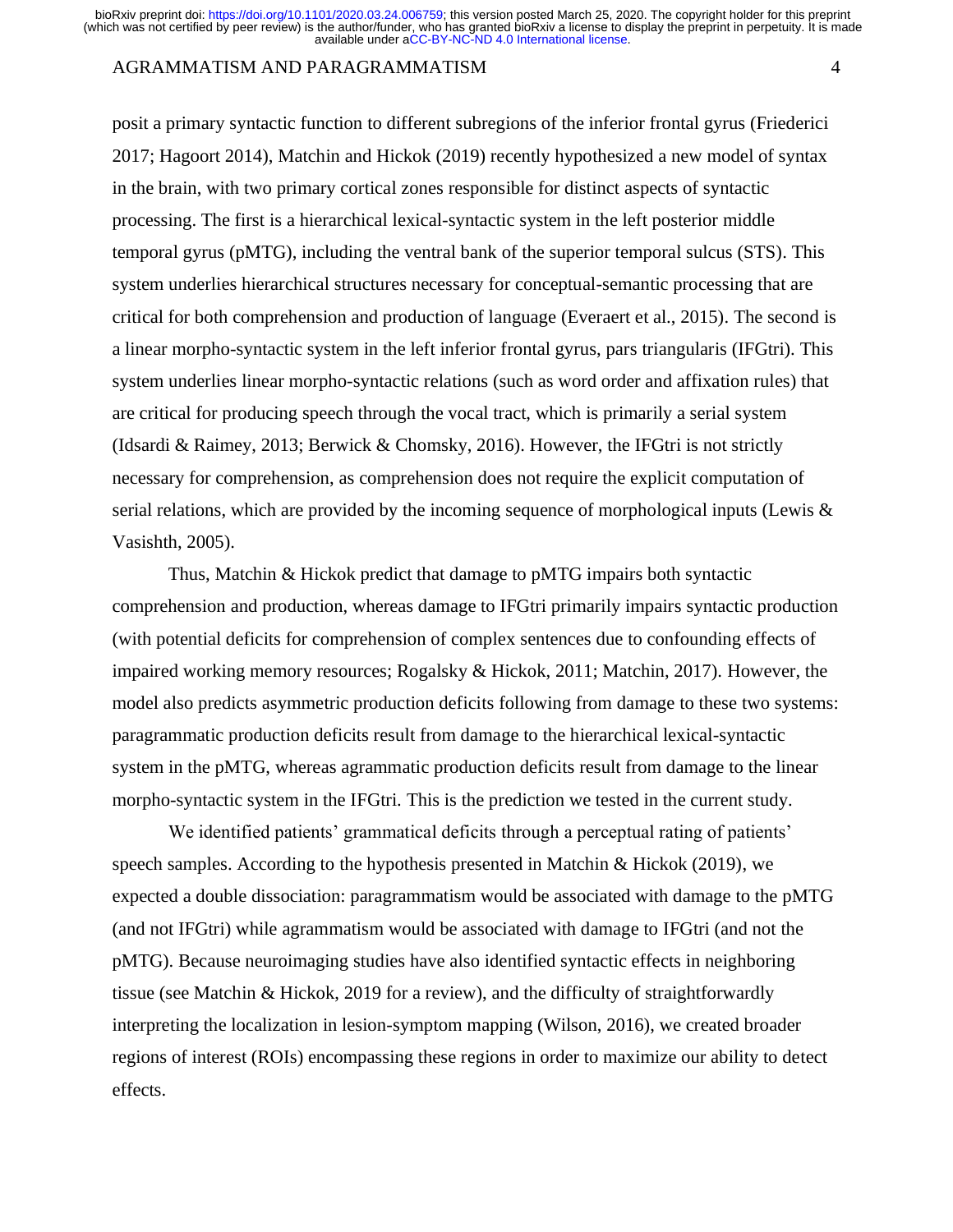### AGRAMMATISM AND PARAGRAMMATISM 5

Importantly, the agrammatism/paragrammatism distinction has been argued to be governed by fluency rather than by a fundamental underlying grammatical distinction. From this perspective, both patient groups may have the same grammatical deficit, but agrammatic patients' speech production problems prevent them from producing much output at all, whereas paragrammatic patients' intact speech production allows them to produce voluminous disordered output (Heeschen, 1985; Heeschen and Kolk, 1988; Kolk and Heeschen, 1992). Therefore, in secondary analyses we included a speech rate measure (words per minute) as a covariate to account for potential confounding effects of overall speech fluency.

A note on notation: throughout this manuscript, we express the general concepts discussed in the literature of agrammatism (and agrammatic speech) and paragrammatism (and paragrammatic speech) using regular typeface. We express the corresponding perceptual classification of these concepts as applied to our subject groups using small capital typeface, i.e. AGRAMMATISM/AGRAMMATIC and PARAGRAMMATISM/PARAGRAMMATIC.

# **Procedure**

#### **Subjects**

We initially analyzed connected speech samples from 100 people (28 women) with chronic poststroke aphasia, which were collected as part of larger studies at the University of South Carolina and the Medical University of South Carolina. All subjects were recruited through local advertisement. They provided informed consent to participate in this study, which was approved by the Institutional Review Boards at the University of South Carolina and the Medical University of South Carolina. All subjects had a single ischemic stroke to the left hemisphere at least six months prior to study inclusion and were also pre-morbidly right handed (selfdisclosed). On average, subjects were 59.2 years old at time of testing  $(\pm 11.15 \text{ yrs})$ , were 47.22 months post-stroke ( $\pm$  47.78 months), had 14.89 years of education ( $\pm$  2.41 years) and a Western Aphasia Battery - Revised [WAB-R] aphasia quotient [AQ] of 58.70 (± 21.30) (Kertesz, 2007). Out of the initial 100 subjects, the proportions of the following aphasia types were included: 19 with anomia, 50 with Broca's aphasia, 17 with conduction aphasia, six with global aphasia, two with transcortical motor aphasia, and six with Wernicke's aphasia.

## **Classification of grammatical deficits**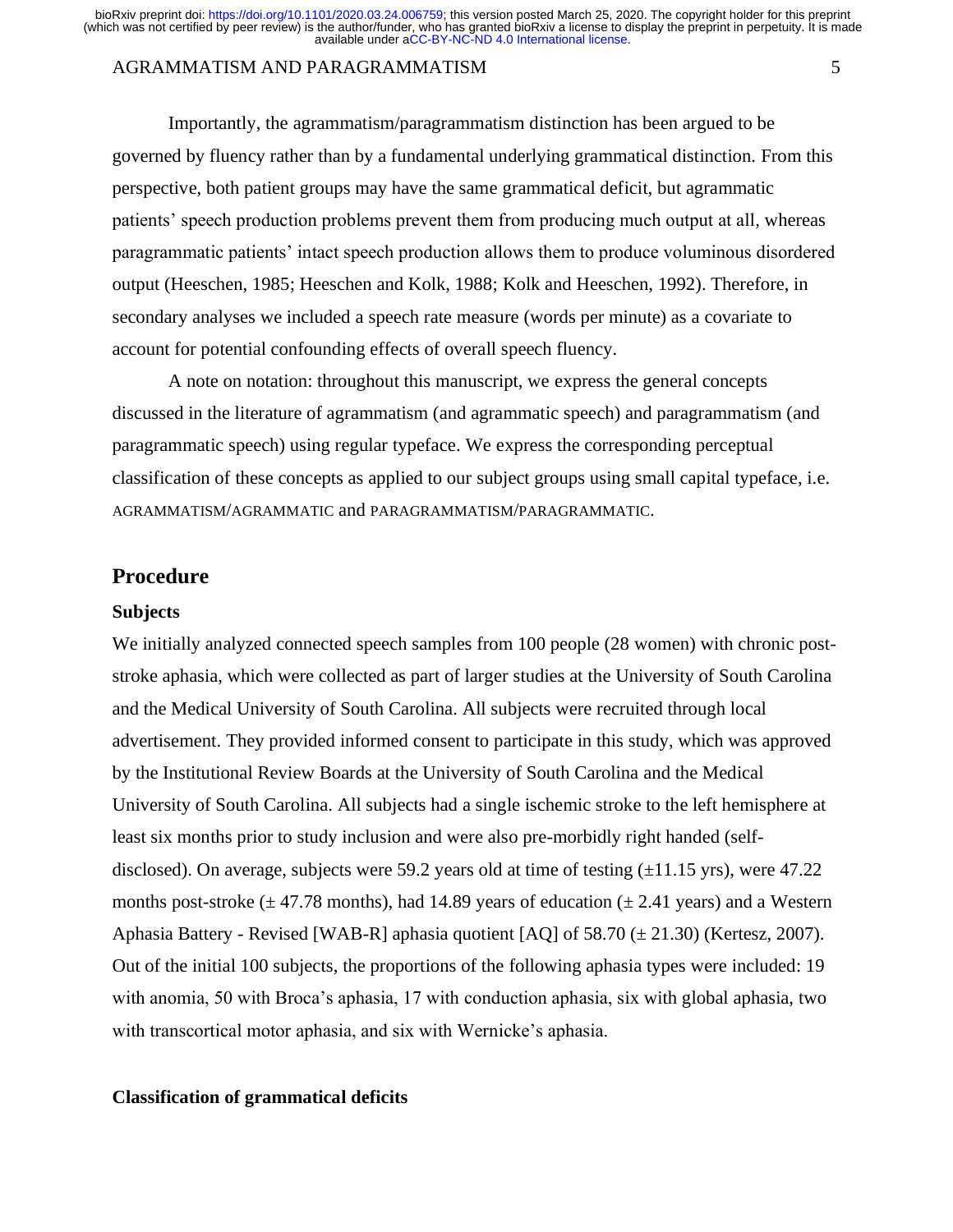#### AGRAMMATISM AND PARAGRAMMATISM 6

Clinical rating scales have been developed for agrammatism, such as the Boston Diagnostic Aphasia Examination (BDAE) grammatical form measure (Goodglass *et al.,* 2000). However, no modern evaluative tools exist for classification of paragrammatism. We therefore relied on qualitative consensus assessments of expert raters, using the traditional Kleist (1914) criteria for agrammatism and paragrammatism. To elicit speech, we followed the story retelling protocol from AphasiaBank (MacWhinney *et al.,* 2011). Subjects first reviewed a picture book of the Cinderella story (text omitted), then the book was removed and they were asked to retell the Cinderella story in their own words. Video recordings were made, lasting from a few seconds to more than five minutes. Subjects were instructed to use content from the book and their own recollection. Four expert raters (authors WM, AB, BS, DdO), blind to the subject's aphasia type, psychological assessment scores, and lesions, individually watched these recordings and rated each subject as AGRAMMATIC, PARAGRAMMATIC, NO GRAMMATICAL DEFICIT, (NGD, i.e., no specific grammatical deficit, with possible presence of other aphasic deficits) or CANNOT RATE based on informal perceptual judgments. Raters were allowed to listen to each video as many times as they liked. Following individual rating of each of the 100 subjects, a discussion was held with all four experts to resolve disagreements about each case and to determine a consensus rating. Patients exhibiting features of both agrammatism and paragrammatism were classified as BOTH (AGRAMMATIC and PARAGRAMMATIC). All raters were experienced language scientists, with a mix of backgrounds in stroke and aphasia research, speech-language pathology, and linguistics.

PARAGRAMMATIC errors were classified as those not resulting from an overall reduction or omission of function words/morphemes or structures, but rather grammatical errors with a general presence of functional elements. Using these criteria, individual PARAGRAMMATIC errors could be omissions. For instance, the utterance "…and they're **visit**" is ungrammatical because of the omission of the progressive morpheme "-ing". However, this subject did not appear to omit inflections generally (indeed, the progressive auxiliary "are" is present in the verb contraction in the same utterance), therefore such utterances were taken as evidence for PARAGRAMMATISM rather than AGRAMMATISM. AGRAMMATIC subjects by contrast were defined as having an overall deficit of functional word and morpheme omission and reduced sentence complexity.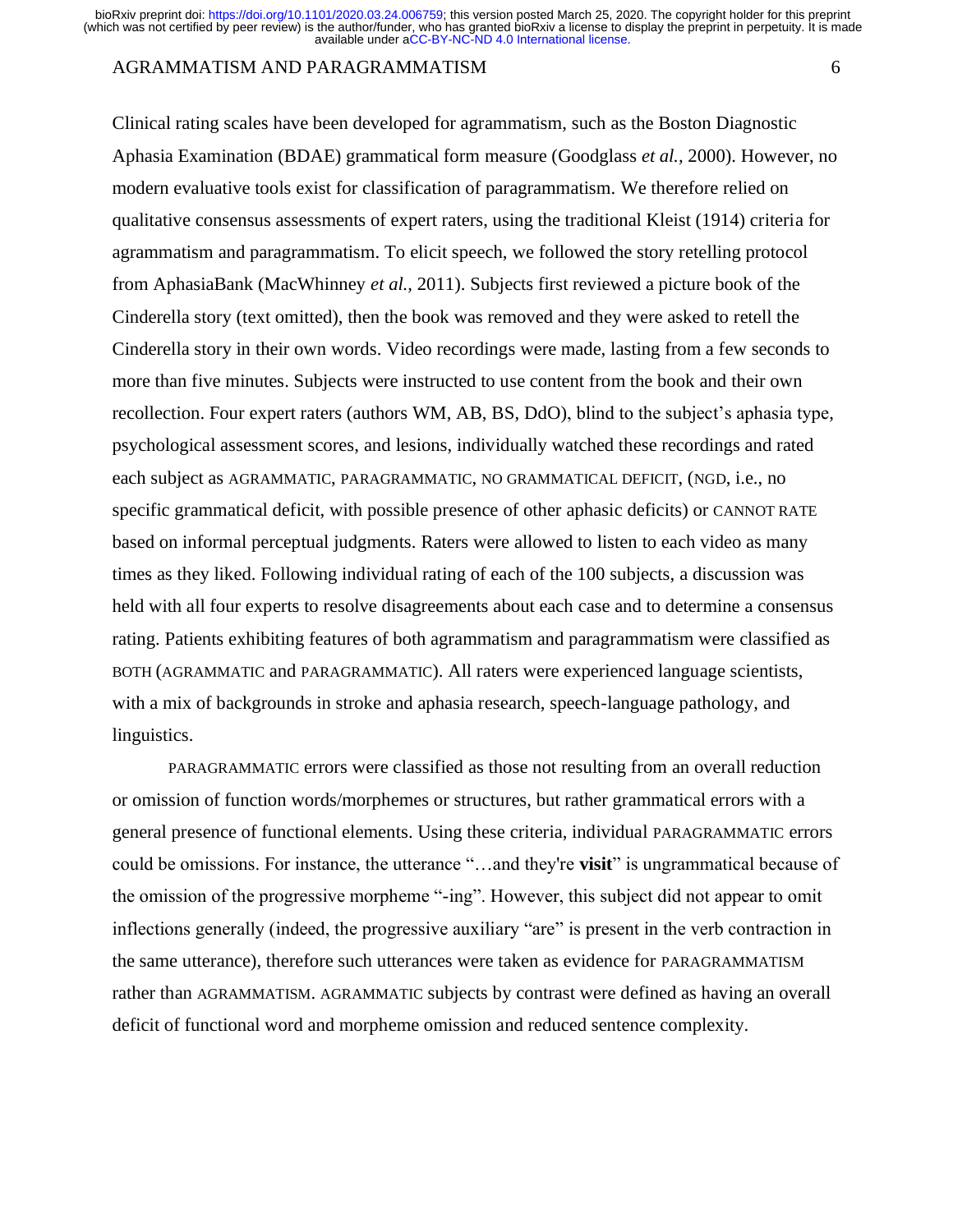## AGRAMMATISM AND PARAGRAMMATISM 7

Of the 100 original subjects, we successfully rated 53, and these were included in the following analyses. Forty-seven subjects were unable to be rated due to audio quality issues  $(N=2)$  or severely limited speech output or reduced intelligibility as a result of concomitant motor speech problems (apraxia of speech and/or dysarthria) or severe aphasia (N=45). Of the 53 successfully classified subjects, 21 were assigned to the PARAGRAMMATIC group, 11 to the AGRAMMATIC group, and 17 to the NGD group. Four subjects were classified as BOTH (AGRAMMATIC and PARAGRAMMATIC) based on the presence of both features in these subjects' speech. Table 1 provides demographic data for each classified group. While Broca's aphasia was closely associated with AGRAMMATISM, and Wernicke's and conduction aphasia were closely associated with PARAGRAMMATISM, a variety of aphasia subtypes were classified within each grammatical category. As lesion volume was significantly larger in the AGRAMMATIC group, all of our lesionsymptom mapping analyses included lesion volume as a covariate.

|               | Number | Sex      | Age       | Months  | Education | Number         | <b>WAB</b>      | Lesion   | Aphasia      |
|---------------|--------|----------|-----------|---------|-----------|----------------|-----------------|----------|--------------|
|               |        |          | (years)   | post-   | (years)   | w/AOS          | <b>AQ</b>       | volume   | Diagnosis    |
|               |        |          |           | stroke  |           |                |                 | $/cm3$ ) |              |
|               | 25     | 9 Female | $62.16*$  | 43.52*  | 15.04^    | $8*$           | $63.50^{\circ}$ | 108.78*  | 3 anomia, 6  |
|               |        |          | (9.91)    | (36.42) | (2.25)    |                | (17.51)         | (74.53)  | Broca's, 13  |
|               |        |          |           |         |           |                |                 |          | conduction,  |
| PARAGRAMMATIC |        |          |           |         |           |                |                 |          | 3            |
|               |        |          |           |         |           |                |                 |          | Wernicke's   |
|               | 15     | 6 Female | $51.40**$ | 79.07*  | 16.07     | $12**$         | $61.41^{\circ}$ | 212.66*^ | 1 anomia,    |
|               |        |          | (13.60)   | (56.09) | (2.89)    |                | (12.92)         | (55.11)  | 12 Broca's,  |
|               |        |          |           |         |           |                |                 |          | $\mathbf{1}$ |
| AGRAMMATIC    |        |          |           |         |           |                |                 |          | conduction,  |
|               |        |          |           |         |           |                |                 |          | 1 global     |
|               | 17     | 4 Female | 61.06     | 66.71   | 16.41     | $\overline{7}$ | 80.28           | 80.66    | 10 anomia,   |
|               |        |          | (12.71)   | (76.51) | (2.00)    |                | (14.02)         | (73.81)  | 6 Broca's,   |
| NGD           |        |          |           |         |           |                |                 |          | $\mathbf{1}$ |
|               |        |          |           |         |           |                |                 |          | conduction   |

Table 1. Demographic information for each group of subjects.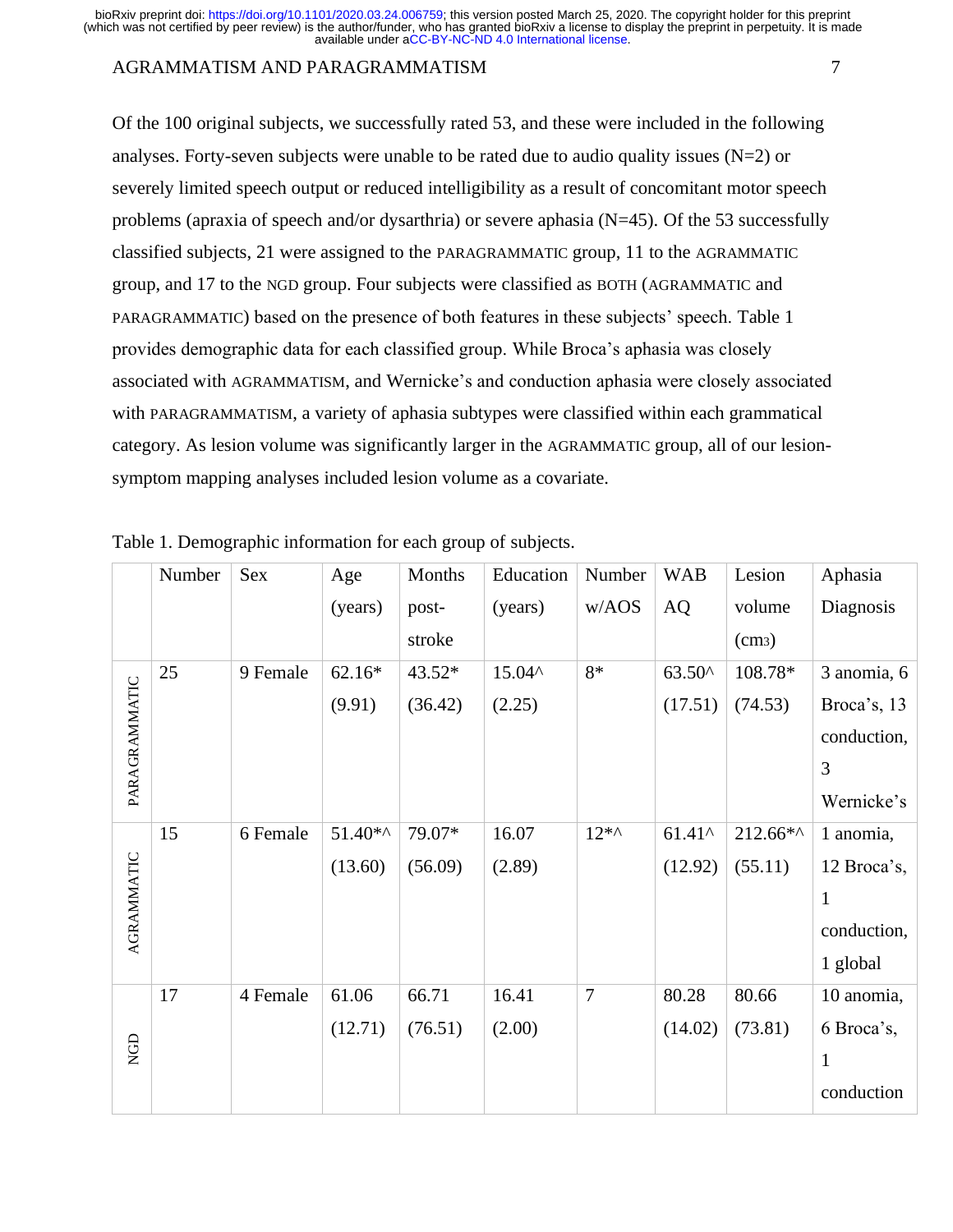# AGRAMMATISM AND PARAGRAMMATISM 8

|   | ×.            |
|---|---------------|
| × | 7<br>ć        |
|   | ۰.<br>۰,<br>۹ |

|             | 4 | 2 Female | 50.75   | 91.00   | 16.50  | ∽ | 65.18   | 150.64  | 3 Broca's  |
|-------------|---|----------|---------|---------|--------|---|---------|---------|------------|
| Ī<br>⊨<br>Ć |   |          | (15.90) | (47.94) | (3.42) |   | (12.51) | (38.92) | <b>T</b>   |
| ∞           |   |          |         |         |        |   |         |         | conduction |

\*significant difference (p<0.05) between the PARAGRAMMATIC and AGRAMMATIC groups. ^significant difference between PARAGRAMMATIC/AGRAMMATIC and NO GRAMMATICAL DEFICIT.  $NGD = NO GRAMMATICAL DEFICT$ ; WAB  $AO = performance on the Western Aphasia Battery$ summary measure for overall aphasia severity. Four subjects classified as BOTH (i.e., showing features of both AGRAMMATISM and PARAGRAMMATISM) were included in the AGRAMMATIC and PARAGRAMMATIC groups shown here, as well as separately.

# **Examples of** AGRAMMATIC **errors (in subjects classified as AGRAMMATIC only)**

Subject 127: "Cinderella very dress up"

Subject 127: "Cinderella one shoe"

Subject 129: "two girls and boy bad"

Subject 183: "daughters angry and uh sad" Subject 183: "Cinder[ella]… poor…and no rooms"

Subject 1040: "fairy… um… Cinderella dress pretty… far away kinda… uh…the wish upon a star… um… the horse pretty and… " Subject 1040: "Cinderella all dressed and… slippers"

Subject 171: "a man… slippers.. and.. look…" Subject 171: "and slipper... fit" Subject 171: "and... crown... and... married"

# **Examples of PARAGRAMMATIC errors (in subjects classified as PARAGRAMMATIC only)**

Subject 1034: "to **live his father and stepmother**" – verb complement selection violation Subject 1034: "three other **sister**" – number agreement error Subject 1034: "he had to do **all the works**" – incorrect plural inflection of mass noun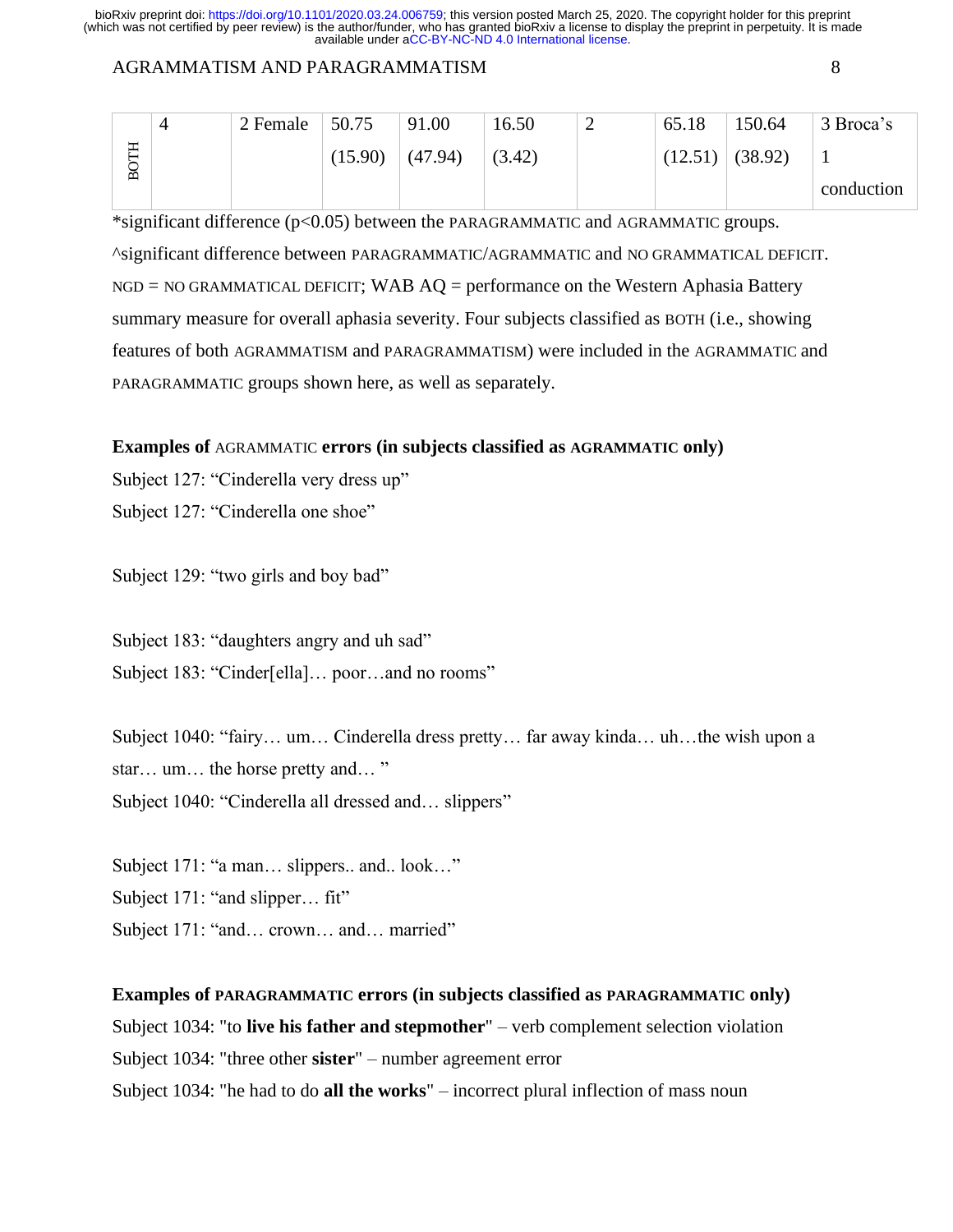## AGRAMMATISM AND PARAGRAMMATISM 9

Subject 1034: "wanted to **make a trick her**" – fusion error: *trick* is both a noun and a verb

Subject 1041: "she **came the house**" - verb complement selection violation

Subject 1007: "she **goed** back to the boy" - use of regular past tense inflection for irregular verb

Subject 1010: "**tooked** her dress" - use of regular past tense inflection in addition to irregular past tense formation

Subject 170: "one stepfather and **a stepchildren**" – number agreement error

Subject 184: "and she got **the flied**" – verb in noun position; regular past tense inflection on irregular verb

Subject 194: "all they want to do is look **the** pretty" – article inserted incorrectly

Subject 194: "one of her slippers that **were** glass" – number agreement error

Subject 194: "I want to find this girl that I saw **you**" – pronoun inserted into gap of relative clause

Subject 194: "she ran **the steps**" – verb complement selection violation

Subject 198: "she **was** met the prince" – incorrect auxiliary Subject 198: "she turned out **to** the same person" – dropping of copula from infinitive Subject 198: "**the some** happen to them" – multiple articles without noun

Subject 201: "this is not what **good**" – unclear construction, perhaps omission of auxiliary ("what was good" -> "what good") Subject 201: "had something was going **to back**" – strange construction; omission of article inside prepositional phrase (to *the* back -> to back)

Subject 209: "two women **is** ugly" – number agreement error Subject 209: "two ugly **child was**" – number agreement error(s)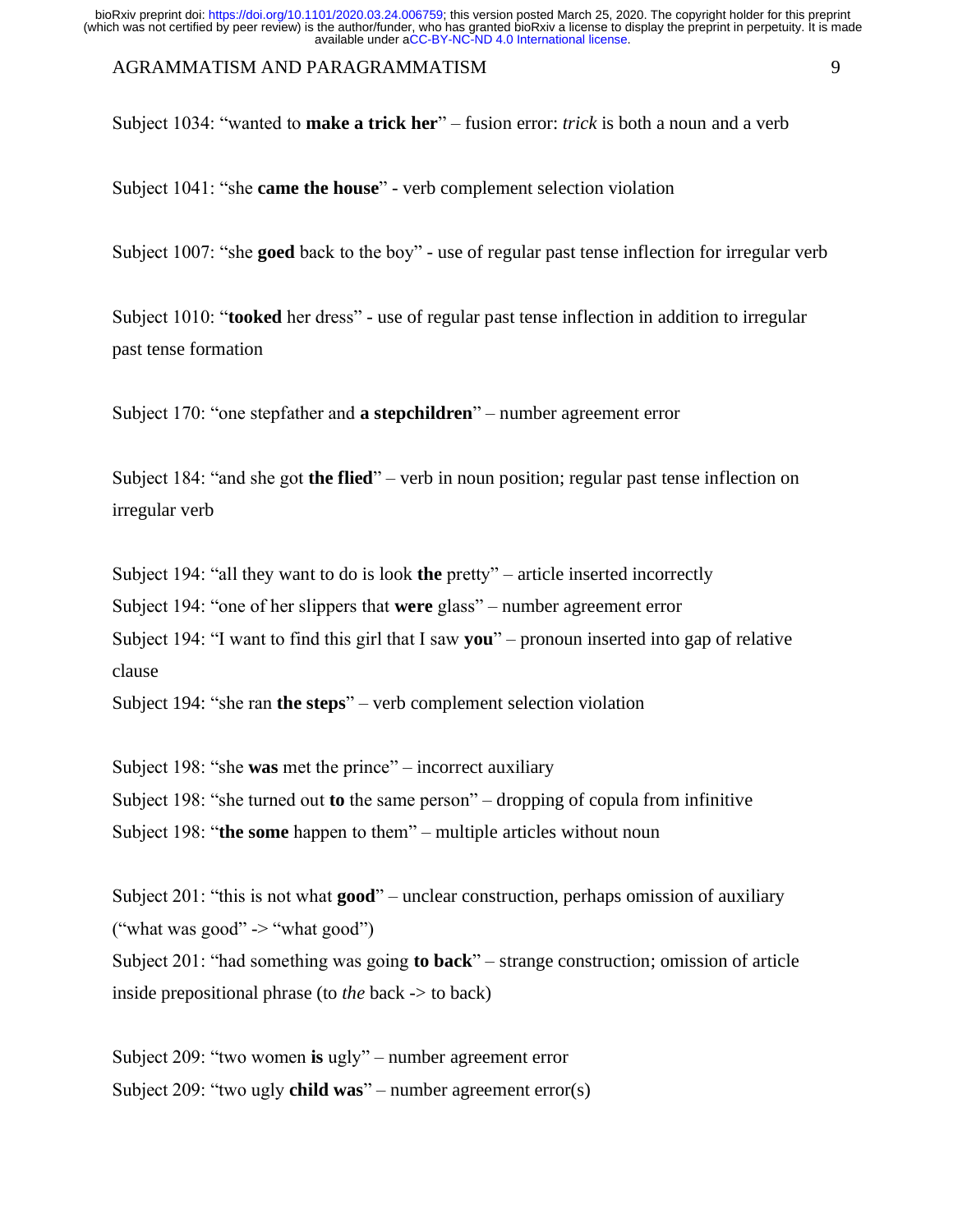# AGRAMMATISM AND PARAGRAMMATISM 10

Subject 209: "two **man**" – number agreement error

Subject 209: "the queen and king **is** there" – number agreement error

Subject 209: "**the** Cinderella is found in the one" – incorrect use of definite article for proper name

Subject 143: "she **flied** around" – use of regular past tense inflection for irregular verb Subject 143: "and they're **visit**" – omission of progressive inflection

#### **Examples errors in subjects classified as BOTH (both AGRAMMATIC and PARAGRAMMATIC)**

Subject 1002: "the girl run" –omission of verb inflection

Subject 1002: "And ... evil woman... and locked the door" – telegraphic

Subject 1002: "The twins and evil mother" – omission of article on second noun of conjunct

Subject 1002: "It is girls" – agreement error

Subject 1002: "The girl is what can we do" – sentence monster

Subject 1002: "And the prince and the Cinderella is happily forever" – agreement error, incorrect use of definite article for proper name

Subject 1024: "Cinderella cleaning so nice" - telegraphic

Subject 1024: "Cinderella is not going because I think that list" - telegraphic

Subject 1024: "so… different dress and…" - telegraphic

Subject 1024: "but mom is list for cleaning, vacuum, whatever" – telegraphic, perhaps sentence monster

Subject 1024: "Cinderella you need to go [be]fore midnight because it's broke your, spell your broken" – sentence monster

Subject 1024: "Cinderella and prince is going to marry" – number agreement error

Subject 1044: "Cinderella is good" – simplification of sentence structure

Subject 1044: "slippers in the drawer is no good" – omission of definite determiner, agreement error

Subject 1044: "Cinderella is danced with her maid" – incorrect inflection (substitution of -ed for -ing)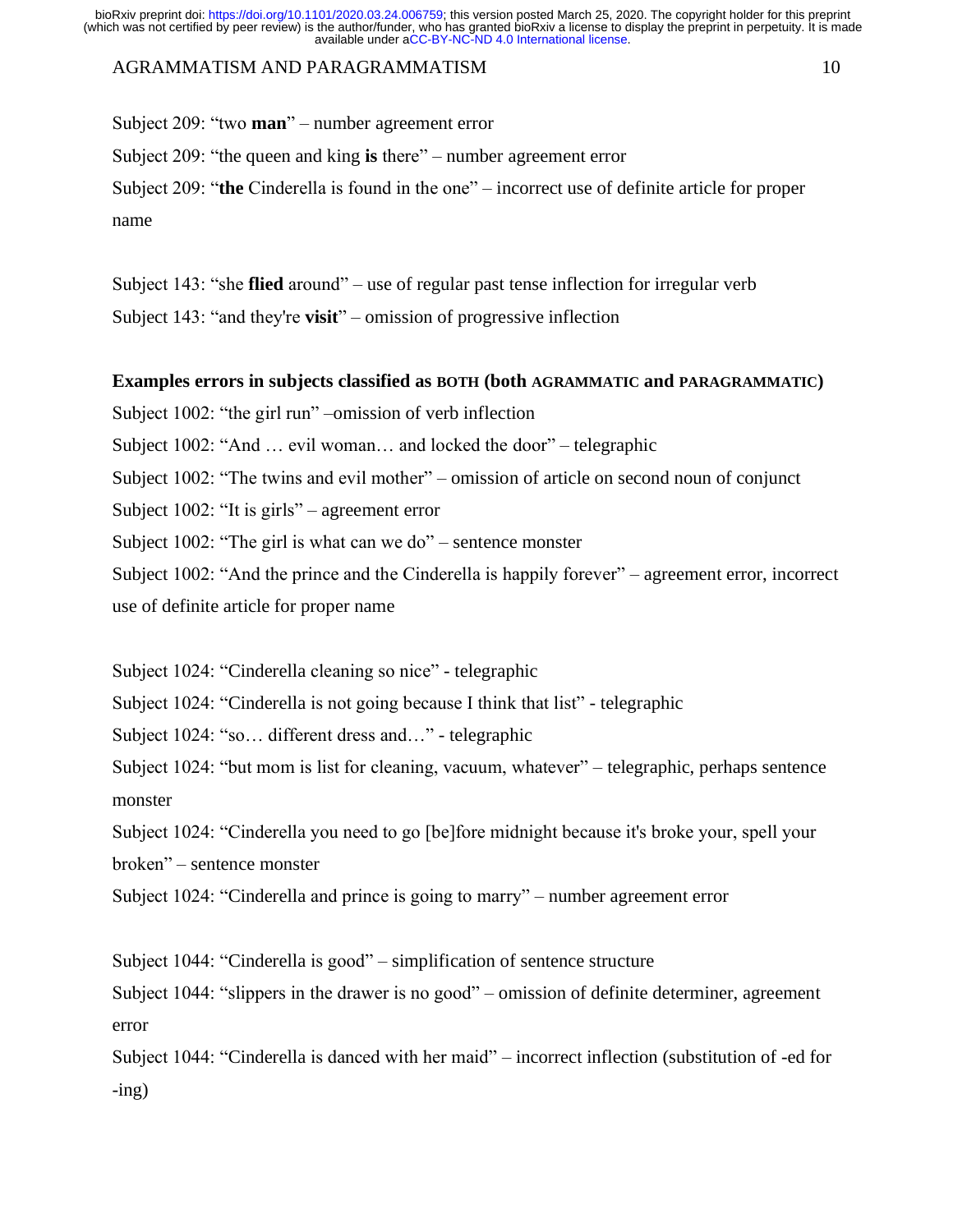#### AGRAMMATISM AND PARAGRAMMATISM 11

Subject 190: "There's girl and boy" – simplification of sentence structure, omission of articles Subject 190: "The other one, bad...bad..." – omission of copula Subject 190: "The other one, bad bad" – omission of copula Subject 190: "Everything nice" – omission of copula Subject 190: "The girl… he's really nice" – gender agreement error Subject 190: "It's moving the talking" – sentence monster

#### **Reliability**

To determine inter-rater agreement, each of the four expert raters individually re-rated videos from n=10 subjects, i.e., >20% of the sample that could be rated. Fleiss' kappa was used to determine rater agreement between each of the four raters. There was "good" agreement between each rater, k=0.61, (95% CI., 0.44 to 0.77),  $p<0.0001$ . Individual kappa for each of grammatical classification ranged from "fair" (PARAGRAMMATIC classification, k=0.25), to "good" (BOTH, NO GRAMMATICAL DEFICIT,  $k=0.67$  for both classifications), and "very good" (AGRAMMATIC classification k=0.90). Consensus agreement was also computed demonstrating the extent to which the first consensus discussion helped with rater clarity and reliability for subject classification. Cohen's Kappa was used to confirm reliability of rater criteria following the consensus agreement meetings. Cohen's kappa was 0.86, p<0.0001, suggesting strong reliability for consensus rating criteria.

#### **Speech fluency and speech rate**

To avoid a similar conflation of grammatical abilities with ability from overall speech fluency, we incorporated a speech rate dimension, words per minute (WPM), as a covariate in secondary analyses. WPM was calculated based on CHAT/CLAN transcriptions of each subject's speech during the same Cinderella task that was used for assessment of grammatical deficits (MacWhinney *et al.,* 2000). Speech was transcribed by a speech pathology masters student, using audiovisual speech recordings. Speech rate, as measured in words per minute (WPM), is shown in Fig. 1 (left). For comparison, scores from the WAB-R fluency rating scale (Kertesz, 2007) are shown in Fig. 1 (right). For both measures, the AGRAMMATIC group (including the subjects categorized as 'both') were the least fluent. With respect to the PARAGRAMMATIC and NO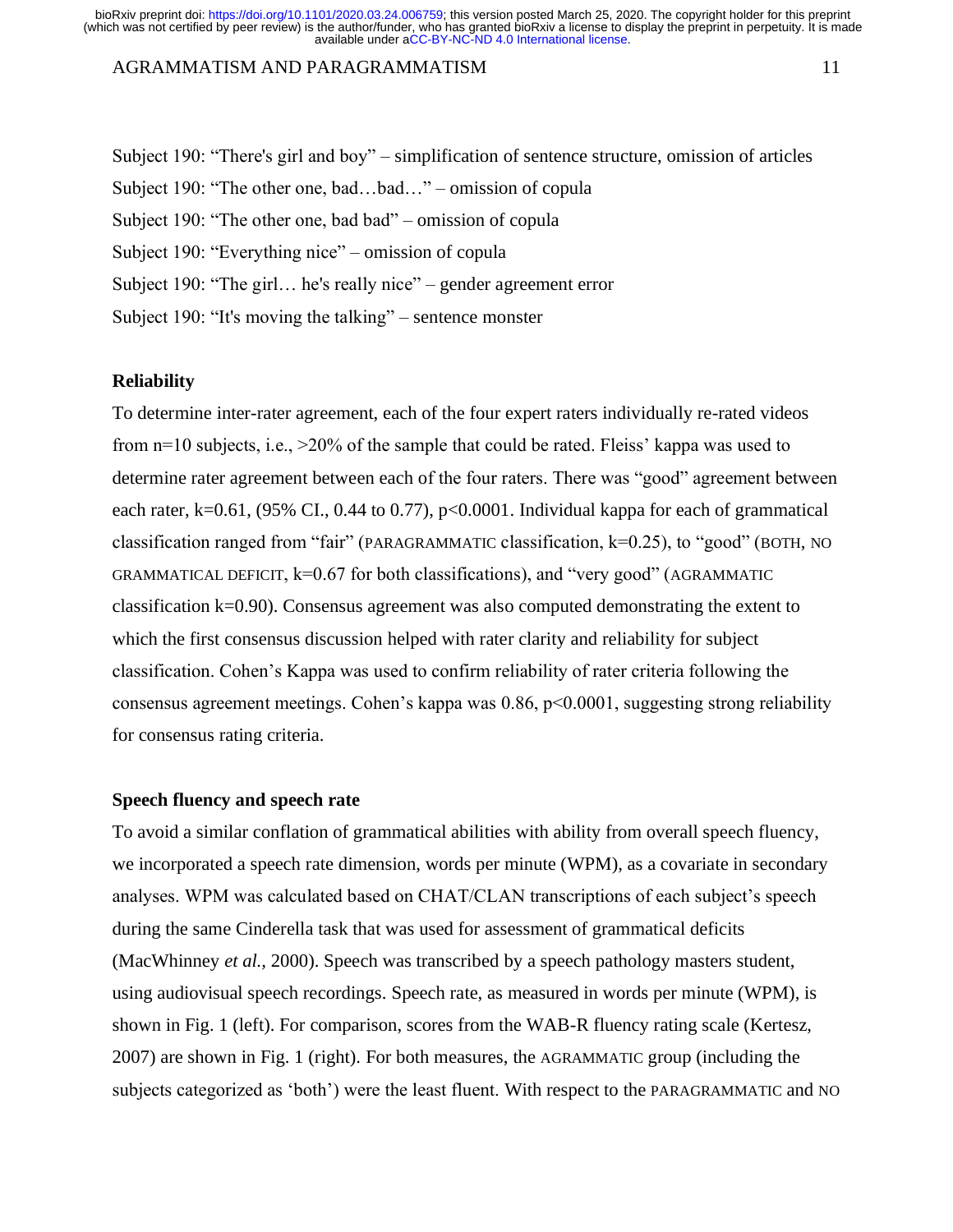## AGRAMMATISM AND PARAGRAMMATISM 12

GRAMMATICAL DEFICIT groups, the two measures diverged. For WPM, the PARAGRAMMATIC group was most fluent, while for WAB-R fluency, the NO GRAMMATICAL DEFICIT group was most fluent. This is because the WAB-R fluency scale incorporates both quantity and quality (e.g. grammatical deficits) of speech output, whereas WPM measures speech rate regardless of quality.





## **Neuroimaging Data acquisition and processing**

We acquired anatomical MRIs and performed lesion mapping using the same parameters and procedures as described in Fridriksson et al. (2018). Neuroimaging data were collected at the University of South Carolina (MUSC; 15 subjects) and the Medical University of South Carolina (MUSC; 38 subjects). Lesions were demarcated onto each subject's T2 image by an expert technician (RNN, data from USC) or an expert neurologist (LB, data from MUSC) blind to the behavioral data. Lesion overlap maps for each group included in final analyses are shown in Fig. 2.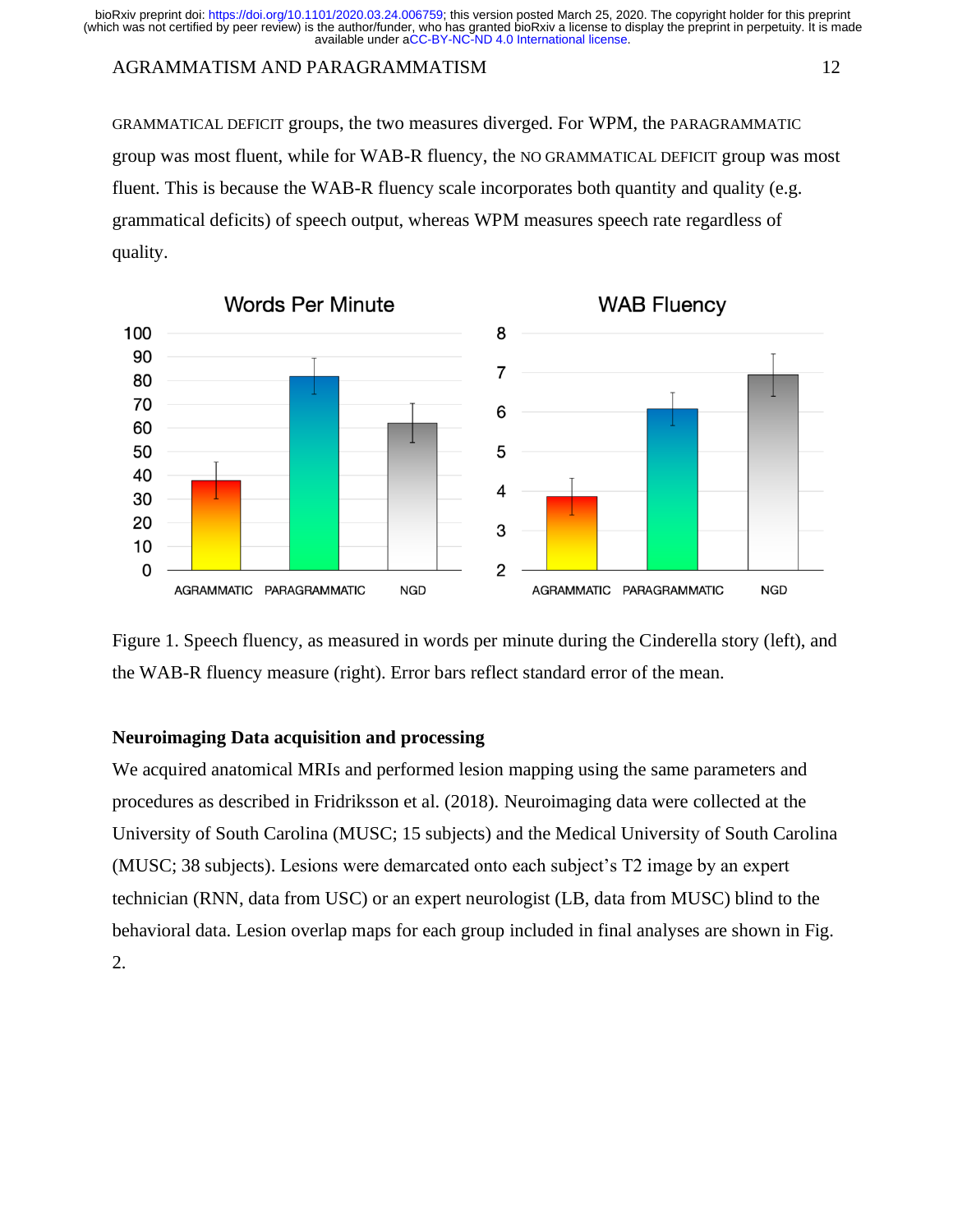## AGRAMMATISM AND PARAGRAMMATISM 13



Figure 2. Lesion overlap maps for each group. All Subjects (N=53, max overlap=33), NO GRAMMATICAL DEFICIT (NGD) ( $N=17$ , max overlap=8), AGRAMMATIC ( $N=15$ , max overlap=15), PARAGRAMMATIC (N=25, max overlap=18).

### **ROI analyses**

We created two regions of interest (ROIs) by combining pre-existing parcellations from the Johns Hopkins University atlas (Faria *et al.,* 2012). The Broca's area ROI was created by combining the left inferior frontal gyrus, pars triangularis and pars opercularis. The left posterior superior and middle temporal gyri ROI (pSTG/MTG) was created by combining the posterior superior temporal gyrus and middle temporal gyrus. For each subject, we calculated percent damage to each ROI, and then calculated residual percent damage values after performing a linear regression in SPSS with (i) lesion volume only as a covariate, and (ii) lesion volume and speech rate (WPM) as covariates. We then entered these residual values into independent samples *t*-tests in SPSS, evaluating the effect of AGRAMMATISM (subjects classified as AGRAMMATIC vs. subjects not classified as AGRAMMATIC) and PARAGRAMMATISM (subjects classified as PARAGRAMMATIC vs. subjects not classified as PARAGRAMMATIC) within each ROI.

In order to ensure that lesion volume was not distributed differently between the AGRAMMATIC and PARAGRAMMATIC groups within these ROIs, we calculated Levine's statistic testing for homogeneity of variances between these groups (based on median percent damage, Brown-Forsythe test). The homogeneity of variance was not shown to be different between the AGRAMMATIC and PARAGRAMMATIC groups within either the Broca's area ROI ( $W(1,38) = 1.567$ ,  $p = 0.218$ ) or the pSTG/MTG ROI (*W* (1,38) = 0.027,  $p = 0.869$ ). Thus, our use of the lesion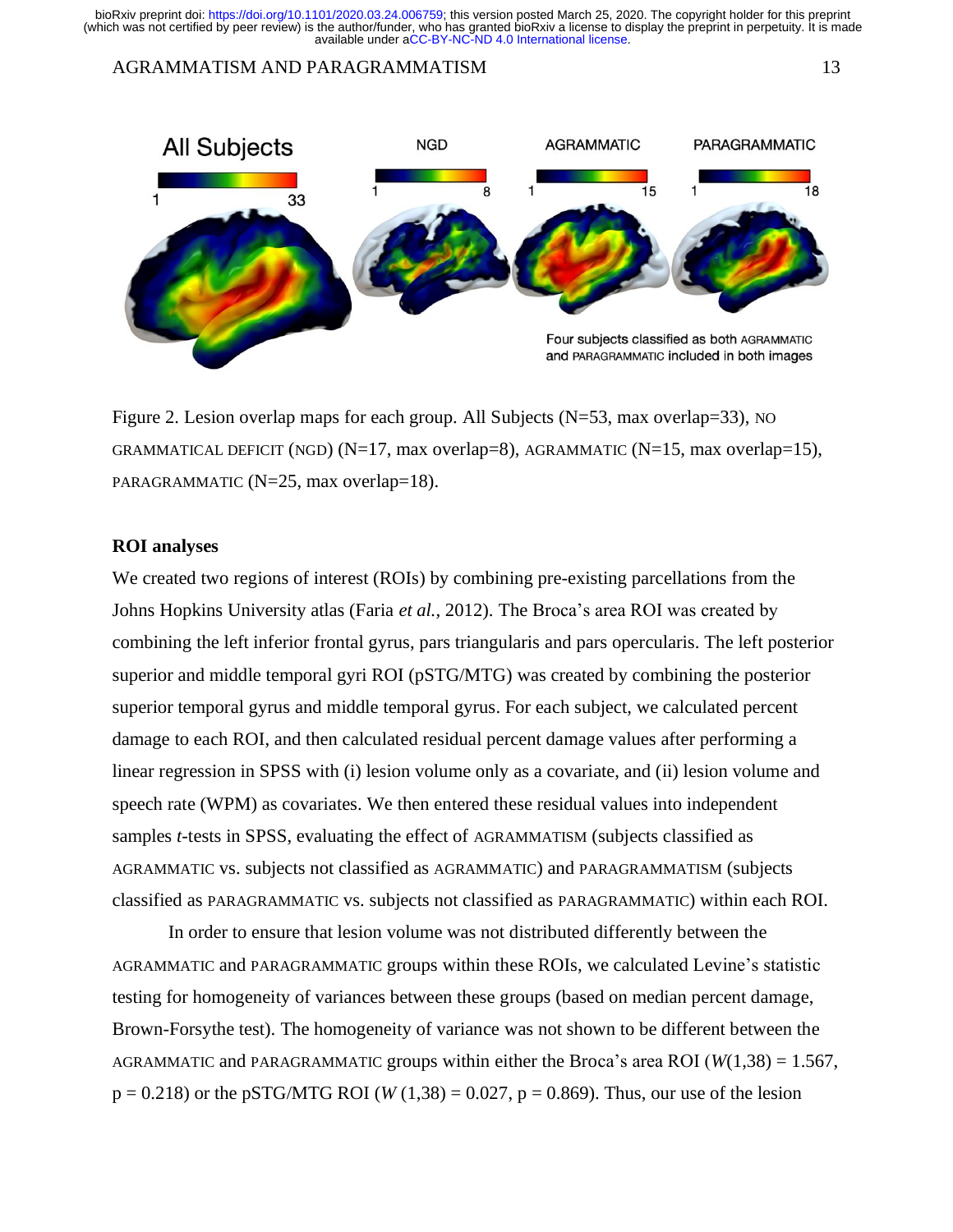## AGRAMMATISM AND PARAGRAMMATISM 14

volume covariate did not appear to interact differently with the distinction between AGRAMMATISM and PARAGRAMMATISM within these ROIs. We also show ROI data without lesion volume covariates in the Supplementary Materials (Supplementary Figure 1).

# **Whole-brain analyses**

We performed corresponding whole-brain analyses in NiiStat

(https://www.nitrc.org/projects/niistat/), using binary logistic regression to remove effects of (i) lesion volume only and (ii) lesion volume and speech rate (WPM) from the behavioral classifications. We then performed one-tailed *t*-tests, using an uncorrected individual voxel-wise threshold of  $p < 0.05$ . Only voxels that were damaged in at least 5 subjects ( $\sim$ 10% of sample) were included in the analyses. We also show uncorrected whole-brain results using a stricter statistical threshold,  $p < 0.001$ , in the Supplementary Materials (Supplementary Figure 3).

In order to ensure that lesion volume across the whole brain was not distributed differently between the AGRAMMATIC and PARAGRAMMATIC groups, we calculated Levine's statistic testing for homogeneity of variances between these groups (based on median percent damage, Brown-Forsythe test). The homogeneity of variance of whole brain lesion volume was not shown to be different between the AGRAMMATIC and PARAGRAMMATIC groups  $(W(1,38) =$ 1.851,  $p = 0.182$ ). Thus, our use of the lesion volume covariate did not appear to interact differently with the distinction between AGRAMMATISM and PARAGRAMMATISM at the whole brain level. We also show whole-brain results without lesion volume covariates in the Supplementary Materials (Supplementary Figure 2).

# **Results**

Fig. 3 shows results from the ROI analyses. The results revealed a clear double dissociation: when including only lesion volume as a covariate, AGRAMMATISM was significantly associated with damage to Broca's area (t(51) = 3.133, p = 0.001), but not pSTG/MTG (t(51) = -1.152, p = 0.873), while PARAGRAMMATISM was significantly associated with damage to pSTG/MTG (t(51)  $= 3.674$ , p < 0.001) but not Broca's area (t(51) = -1.499, p. = 0.930). These results also held when adding speech rate as a covariate: AGRAMMATISM was significantly associated with damage to Broca's area (t(51) = 2.458, p = 0.009) but not pSTG/MTG (t(51) = -0.528, p = 0.700), while PARAGRAMMATISM was significantly associated with damage to pSTG/MTG (t(51) = 2.786, p =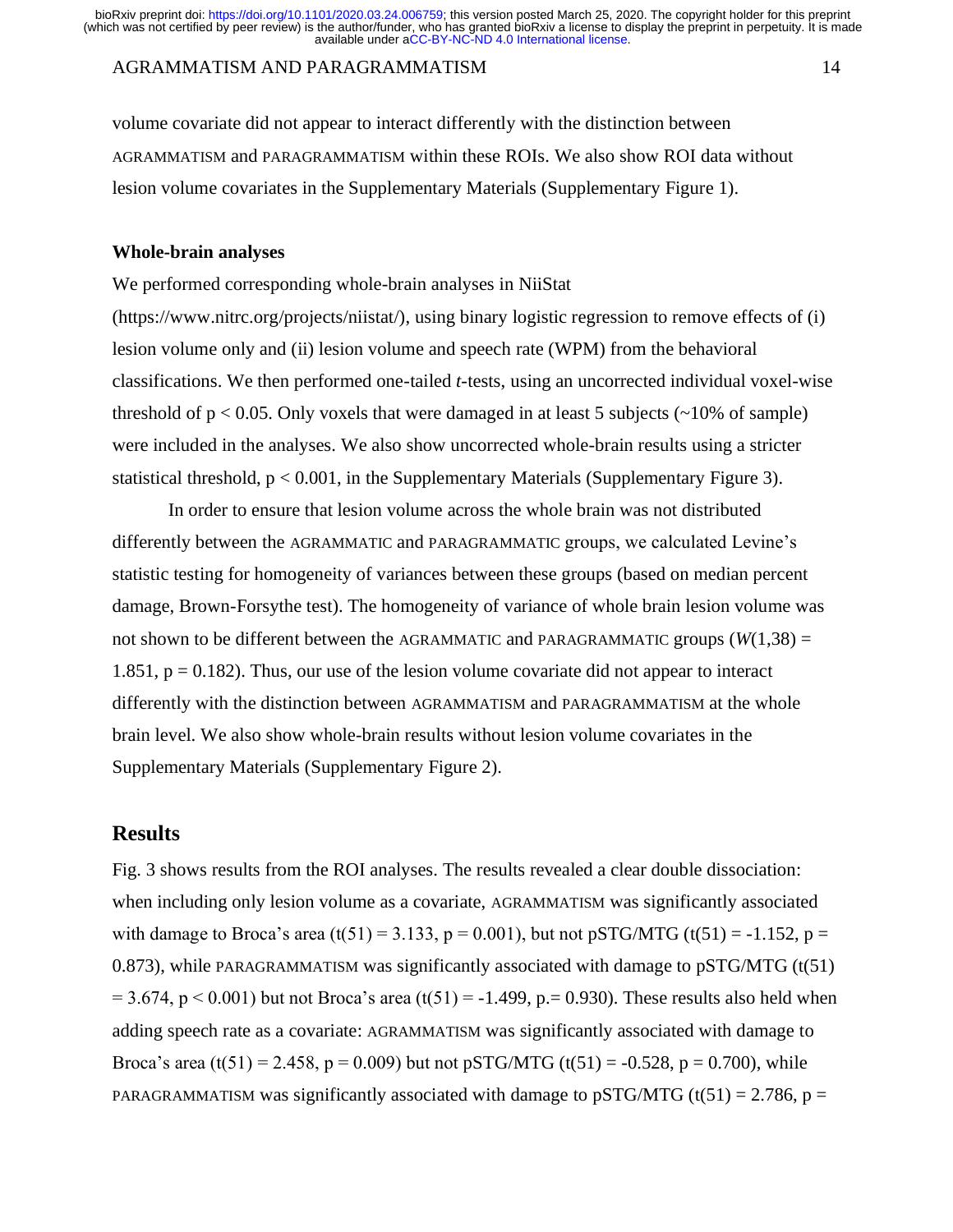## AGRAMMATISM AND PARAGRAMMATISM 15





Figure 3. Double dissociation between the effect of AGRAMMATISM and the effect of PARAGRAMMATISM with respect to damage in Broca's area and the posterior superior and middle temporal gyri (pSTG/MTG) regions of interest (ROIs). TOP: selected ROIs. Residual values of average percent damage for each group to each ROI, after regressing out lesion volume (LV) (MIDDLE) and after regressing out both LV and words per minute (WPM) (BOTTOM) using linear regression in SPSS. Error bars reflect standard error of the mean. Asterisks indicate significant effects when performing a Bonferroni correction for multiple comparisons and an alpha of 0.0125. pSTG/MTG: posterior superior and middle temporal gyri. Four subjects classified as BOTH (both AGRAMMATIC and PARAGRAMMATIC) were included in both analyses.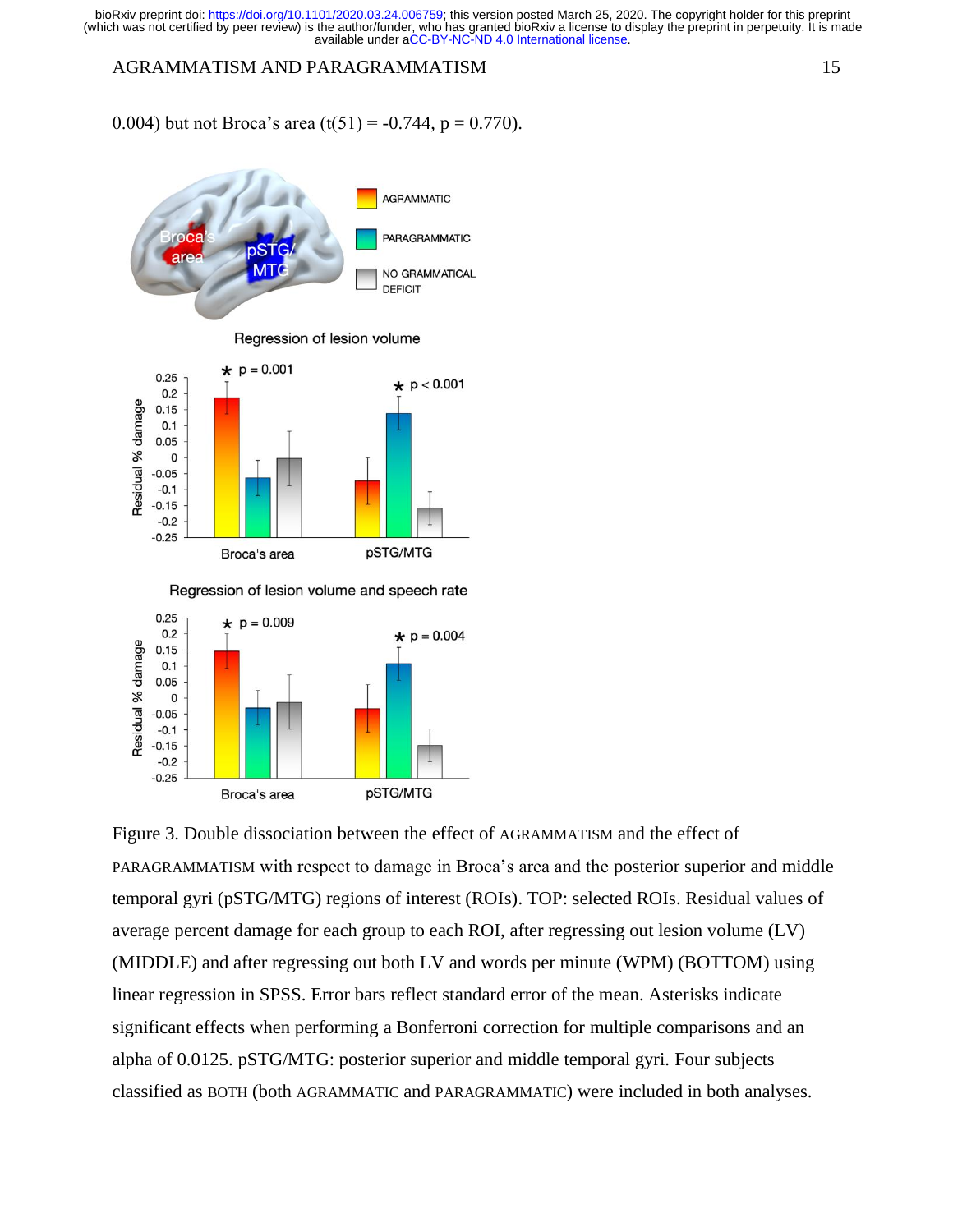#### AGRAMMATISM AND PARAGRAMMATISM 16

In the Supplementary Materials, we show corresponding data without the lesion volume covariate (Supplementary Figure 1).

Fig. 4 shows the results of our whole-brain analyses (local maxima peak coordinates are shown in Table 2). With respect to the effect of AGRAMMATISM (Fig. 4, hot colors), both analyses (with and without regression of WPM) revealed damage to the IFG and middle frontal gyrus, encroaching into the insula, with minor damage to the anterior supramarginal gyrus (SMG). When only including lesion volume as a covariate, AGRAMMATISM was also associated with damage to left ventral precentral gyrus, but these effects were not present when speech rate was included as a covariate. PARAGRAMMATISM (Fig. 4, cool colors) was associated with damage to left posterior temporal and inferior parietal cortex, centered on the posterior superior temporal gyrus and middle temporal gyrus, including the inferior and posterior parts of the SMG. Overall, regressing out the effect of speech rate (WPM) reduced the strength and the spatial extent of the damage associated with AGRAMMATISM and PARAGRAMMATISM while maintaining essentially the same spatial location. There was no spatial overlap in the damage associated with each type of grammatical deficit, whether or not WPM was included as a covariate.



Figure 4. Uncorrected whole-brain analyses (voxel-wise  $p < 0.05$ ) of the effects of AGRAMMATISM (red-yellow) and PARAGRAMMATISM (blue-green) displayed on the cortical surface an inflated left hemisphere brain template in MNI space. Left: only lesion volume included as a covariate. Right: both lesion volume and speech rate (words per minute) included as covariates. AGRAMMATISM = effect of agrammatism (AGRAMMATIC, including BOTH > NO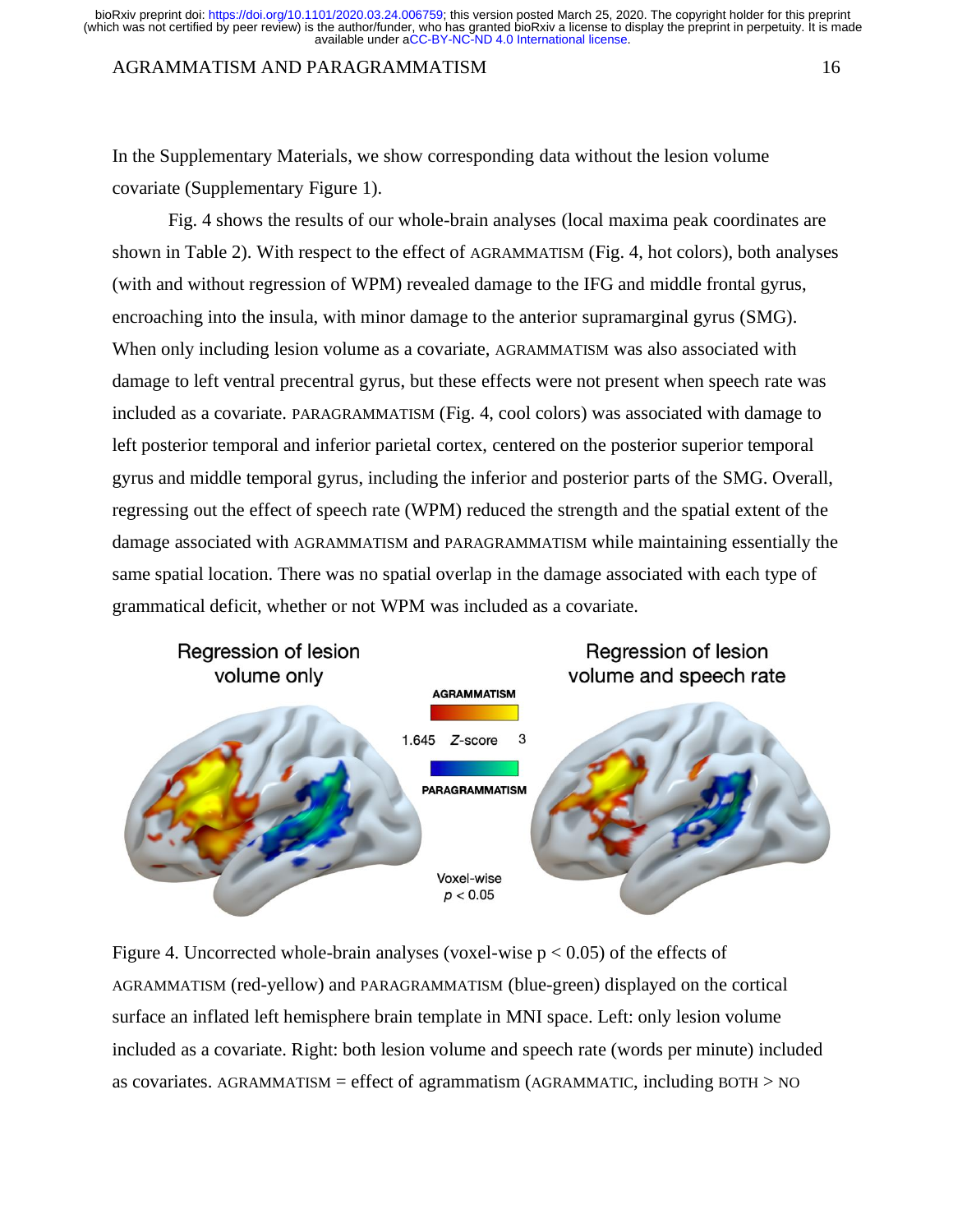# AGRAMMATISM AND PARAGRAMMATISM 17

GRAMMATICAL DEFICIT and PARAGRAMMATIC, excluding BOTH), PARAGRAMMATISM = effect of paragrammatism (PARAGRAMMATIC, including BOTH > NO GRAMMATICAL DEFICIT and AGRAMMATIC, excluding BOTH).

Table 2. Local peak coordinates for the uncorrected whole-brain analyses (all coordinates in left hemisphere).

| <b>Region</b>                                                       | $\mathbf X$ | Y     | $\mathbf{Z}$   | Z-value |  |  |  |  |
|---------------------------------------------------------------------|-------------|-------|----------------|---------|--|--|--|--|
|                                                                     |             |       |                |         |  |  |  |  |
| PARAGRAMMATISM (regressing out the effect of lesion volume only)    |             |       |                |         |  |  |  |  |
| STG/STS (posterior)                                                 | $-47$       | $-45$ | 11             | 3.97    |  |  |  |  |
| Temporal-parietal junction                                          | $-45$       | $-50$ | 19             | 4.05    |  |  |  |  |
| Inferior parietal lobule/angular gyrus                              | $-46$       | $-53$ | 32             | 4.38    |  |  |  |  |
| MTG/STS (middle-posterior)                                          | $-43$       | $-39$ | $\overline{2}$ | 4.15    |  |  |  |  |
| STG (middle)                                                        | $-51$       | $-19$ | 5              | 3.86    |  |  |  |  |
|                                                                     |             |       |                |         |  |  |  |  |
| PARAGRAMMATISM (regressing out the effect of lesion volume and WPM) |             |       |                |         |  |  |  |  |
| Temporal-parietal junction                                          | $-42$       | $-51$ | 20             | 3.59    |  |  |  |  |
| Superior temporal gyrus                                             | $-47$       | $-27$ | 8              | 3.00    |  |  |  |  |
| Supramarginal gyrus                                                 | $-55$       | $-48$ | 31             | 3.20    |  |  |  |  |
| Middle temporal gyrus                                               | $-50$       | $-41$ | $-1$           | 3.14    |  |  |  |  |
| Superior temporal gyrus                                             | $-57$       | $-37$ | 12             | 3.41    |  |  |  |  |
|                                                                     |             |       |                |         |  |  |  |  |
| AGRAMMATISM (regressing out the effect of lesion volume only)       |             |       |                |         |  |  |  |  |
| Postcentral gyrus                                                   | $-67$       | $-10$ | 22             | 3.98    |  |  |  |  |
| Inferior frontal gyrus (pars triangularis)                          | $-53$       | 22    | 26             | 5.22    |  |  |  |  |
| Inferior frontal gyrus (pars triangularis)/middle frontal gyrus     | $-36$       | 23    | 31             | 4.85    |  |  |  |  |
|                                                                     |             |       |                |         |  |  |  |  |
| AGRAMMATISM (regressing out the effect of lesion volume and WPM)    |             |       |                |         |  |  |  |  |
| Inferior frontal gyrus (pars triangularis)                          | $-53$       | 22    | 26             | 4.74    |  |  |  |  |
| Inferior frontal gyrus (pars triangularis)/middle frontal gyrus     | $-45$       | 28    | 29             | 4.50    |  |  |  |  |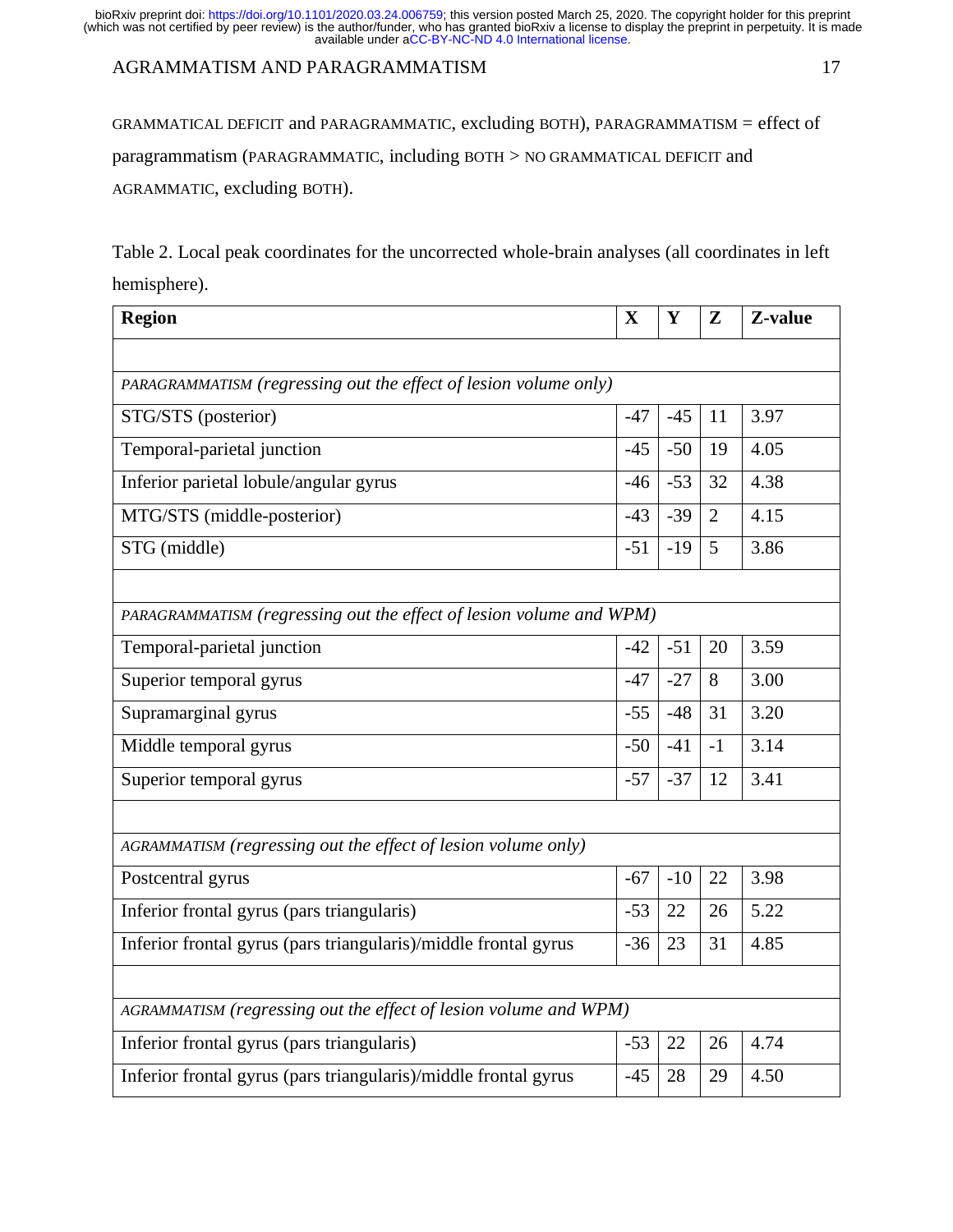## AGRAMMATISM AND PARAGRAMMATISM 18

In the Supplementary Materials, we show corresponding results without the lesion volume covariate (Supplementary Figure 2). We also show uncorrected whole-brain analyses at a stricter statistical threshold ( $p < 0.001$ ) (Supplementary Figure 3).

To identify the relation between damage associated with agrammatism and impaired speech rate, we performed uncorrected whole-brain analyses comparing the effects of reduced WPM and AGRAMMATISM (Fig. 5). Reduced WPM was associated with damage to left inferior post-central gyrus, precentral gyrus, middle frontal gyrus, and inferior frontal gyrus. There was notable overlap between the lesion distribution associated with reduced WPM and AGRAMMATISM in the left precentral gyrus and inferior frontal gyrus when only regressing lesion volume. However, regressing out the effect of WPM from AGRAMMATISM, and removing AGRAMMATIC subjects from the analysis of reduced WPM (i.e., only analyzing the effect of reduced WPM in patients without AGRAMMATISM,  $n = 38$ ), revealed minimal overlap between AGRAMMATISM and reduced WPM. Namely, reduced WPM in absence of AGRAMMATISM was associated with damage to left inferior precentral gyrus, and AGRAMMATISM (covarying out WPM) was associated with damage to left inferior and middle frontal gyrus.



Figure 5. Uncorrected whole-brain analyses (voxel-wise  $p < 0.05$ ) of the effects of AGRAMMATISM (red), reduced speech rate in words per minute (blue), and their overlap (cyan) displayed on the cortical surface an inflated left hemisphere brain template in MNI space. Left: only lesion volume included as a covariate. Right: speech rate included as an additional covariate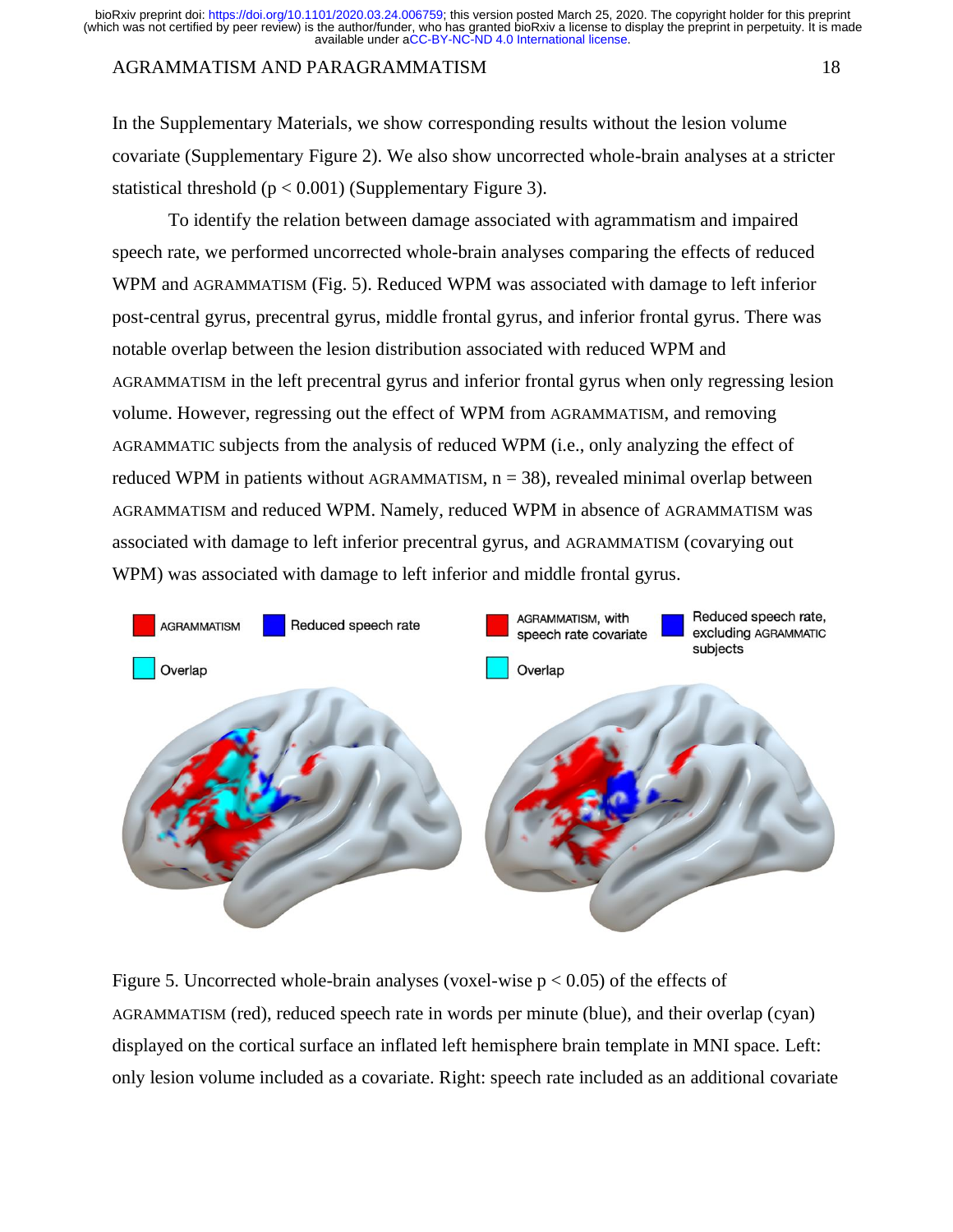## AGRAMMATISM AND PARAGRAMMATISM 19

in the analysis of AGRAMMATISM (red), and excluding AGRAMMATIC subjects in the analysis of reduced speech rate (blue,  $n = 38$ ), with minimal overlap (cyan).

# **Discussion**

Our results revealed a clear double dissociation: AGRAMMATIC speech (but not PARAGRAMMATIC speech) is significantly associated with damage to Broca's area, while PARAGRAMMATIC speech (but not AGRAMMATIC speech) is significantly associated with damage to the left posterior superior and middle temporal gyri (pSTG/MTG). This double dissociation held even when accounting for variability in speech rate (words per minute). The association we identified between AGRAMMATISM and inferior and middle frontal damage is consistent with previous lesion-deficit mapping studies (Sapolsky *et al.,* 2010; Wilson *et al.,* 2010; den Ouden *et al.,* 2019), and the association we observed between damage to left posterior temporal-parietal cortex with PARAGRAMMATISM is consistent with previous case studies (Yagata *et al.*, 2017; Wilson *et al.,* 2018*a*; *b*). The association of PARAGRAMMATISM with posterior damage is also consistent with the general association of paragrammatism with fluent aphasia, which typically involves damage to left posterior temporal-parietal systems (Buchsbaum *et al.,* 2011; Ogar *et al.,* 2011), although we note that patients from both fluent and non-fluent aphasias were present in both our AGRAMMATIC and PARAGRAMMATIC groups.

There has been strikingly little focus on understanding the nature of paragrammatism and its neural correlates, in contrast to agrammatic speech, which has had a much greater focus (Kean, 1985). This is in part due to the strong historical association of Broca's aphasia and agrammatism as reflecting a core syntactic deficit (Caramazza and Zurif, 1976; Schwartz *et al.*, 1980; Grodzinsky, 1986; 2000), and a corresponding focus on the role of the left IFG in syntax (Friederici, 2017; Grodzinsky and Santi, 2008). Our results drive home the importance of considering paragrammatism as an independent grammatical disorder, resulting from damage to distinct brain systems from those implicated in agrammatic speech.

The limited attention that has been paid to paragrammatism in past research has often been in the service of the hypothesis that agrammatism and paragrammatism are different degrees of adaptation to a common underlying deficit (Heeschen, 1985; Heeschen and Kolk, 1988; Bates and Wulfeck, 1989; Kolk and Heeschen, 1992; Bates and Goodman, 1997), including a critique of the supposed unique relation between Broca's area damage and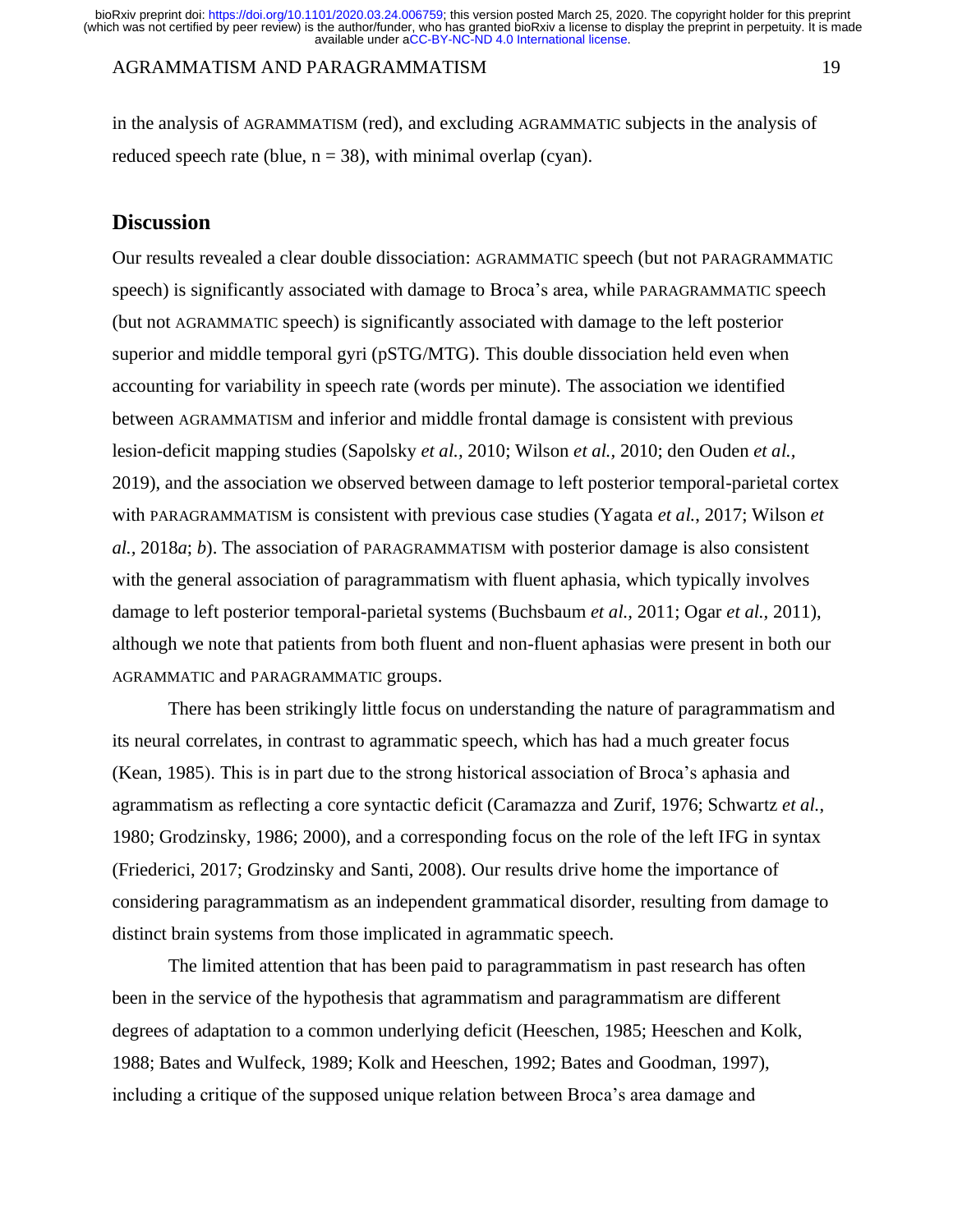## AGRAMMATISM AND PARAGRAMMATISM 20

agrammatism (Dick *et al.*, 2001). This hypothesis is supported by the fact that paragrammatic errors can be observed in non-fluent agrammatic speakers when they forced to produce speech more quickly than their natural pace (Heeschen and Kolk, 1988). However, the double dissociation we identified here, which held even when incorporating words per minute as a covariate, speaks against this hypothesis. Consistent with a more fundamental distinction between agrammatism and paragrammatism, Casilio *et al.* (2018) recently reported a factor analysis for a large range of perceptual measures similarly extracted from connected speech samples (N=24 people with aphasia). They show that paragrammatism is sharply distinguished from agrammatic features such as omission of function words/morphemes. Paragrammatism was associated with a variety of speech deficits such as abandoned utterances, empty speech, semantic paraphasias, phonemic paraphasias, and neologisms. Nevertheless, we do note that many of the paragrammatic errors we identified here (particularly inflectional errors such as agreement mismatch) do not follow straightforwardly from lexical-semantic substitutions and appear to constitute a separate deficit.

An additional reason that previous research has focused largely on agrammatism to the exclusion of paragrammatism is that it is difficult to clearly identify paragrammatism as distinct from these other disturbances to speech output. This is reflected in the relatively modest interrater agreement of PARAGRAMMATISM that our expert raters obtained in this study (k=0.25), whereas the inter-rater agreement for AGRAMMATISM was much greater (k=0.90). One potential solution to this issue is to use an objective classification of paragrammatic deficits rather than relying on a perceptual rating of paragrammatism (as in the present study and Casilio et al., 2018). However, we were careful to note that isolated speech samples can be difficult to characterize as agrammatic or paragrammatic using an objective criterion. This is because if paragrammatism reflects a random misuse of grammar, omissions of functional elements will occasionally result, incorrectly appearing to indicate agrammatism. Therefore an important contribution will be to develop clear diagnostic criteria for paragrammatism and to investigate the degree to which paragrammatic deficits can be separated from non-grammatical deficits (such as lexico-semantic errors), including both subjective perceptual and objective criteria.

The pSTG/MTG and Broca's area have previously been implicated in syntactic processing, with remarkably similar effects in both areas. They both exhibit increased activity for grammatically structured linguistic materials relative to unstructured word lists regardless of the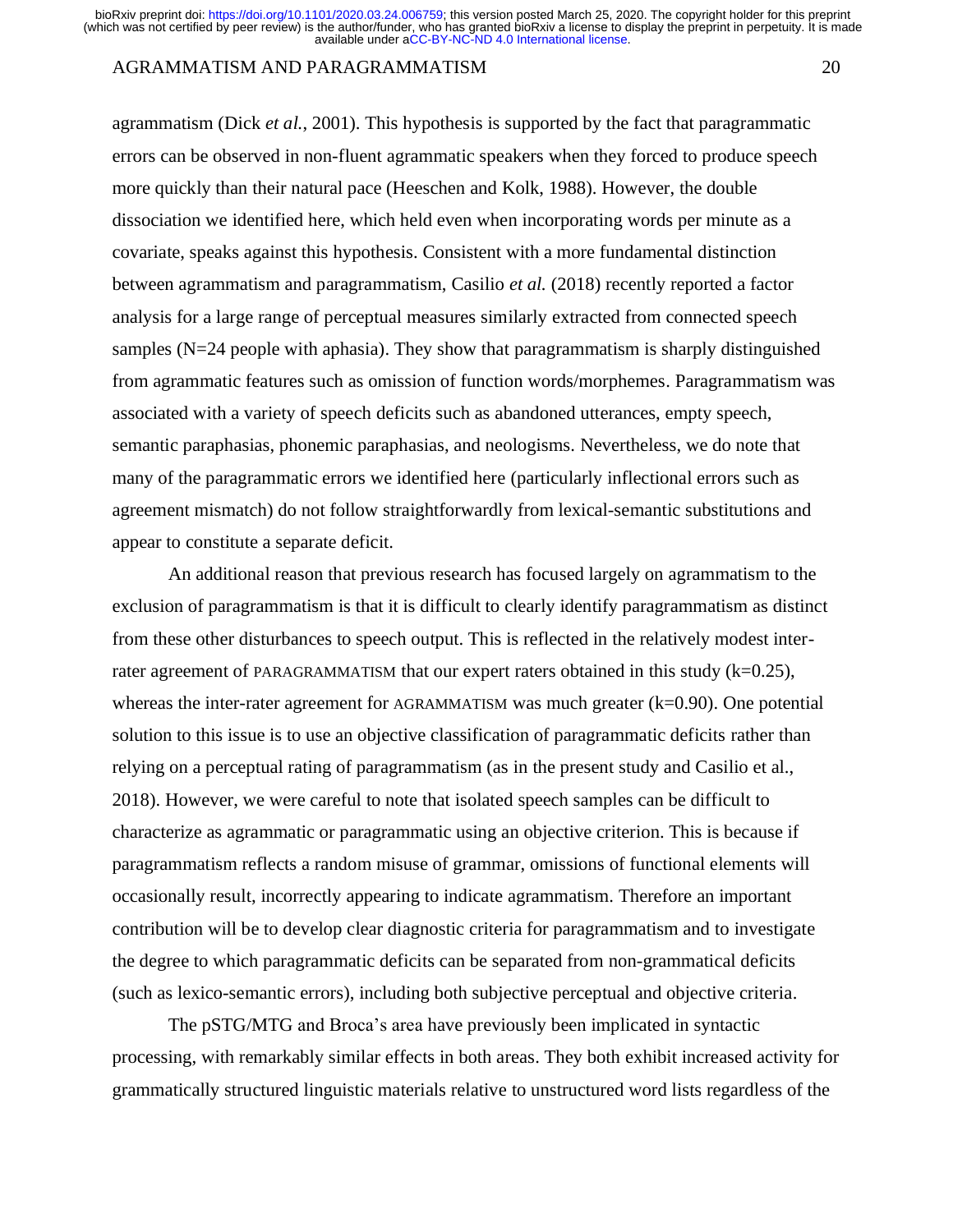## AGRAMMATISM AND PARAGRAMMATISM 21

richness of conceptual-semantic content (Pallier *et al.,* 2011; Goucha *et al.*, 2015; Matchin *et al.*, 2017), and damage to both regions has been implicated in deficits comprehending syntactically complex materials (Tyler *et al.*, 2011). While these previous studies have shown largely similar syntactic effects in both regions, the double dissociation revealed in the present study supports a functional distinction between them.

Previous lesion-deficit mapping studies of basic sentence and syntactic *comprehension* in the absence of working memory confounds have also primarily identified similar left posterior temporal-parietal areas (Wilson and Saygin, 2004; Thothathiri *et al.*, 2012; Pillay *et al.*, 2017; Fridriksson *et al.*, 2018; Rogalsky *et al.*, 2018; den Ouden *et al.*, 2019). This suggests a role for left posterior temporal-parietal cortex in grammatical processes that underlie both comprehension and production. Matchin and Hickok (2019) put forward the theory that left posterior middle temporal gyrus underlies hierarchical lexical-syntactic structure, and that sentence comprehension and paragrammatic production deficits follow from difficulties with hierarchical syntax. For example, consider paragrammatic errors such as incorrect subject-verb number agreement, e.g., "the queen and king **is** there". Subject-verb agreement in English must be calculated over structure. In the paragrammatic example, both "queen" and "king" occur in the singular. However, the correct agreement feature is plural: the verb agrees with the conjoined noun phrase, rather than the individual nouns. Thus, the paragrammatic error can be seen as the lack of constraining hierarchical structural relations.

Our results reinforce previous findings regarding the association of agrammatic production and damage to the left inferior frontal cortex (Sapolsky *et al.*, 2010; Wilson *et al.*, 2010; Den Ouden *et al.*, 2019). Broca's area has long been associated with speech production, and most current research supports a role for higher-level planning of language rather than lower-level motor execution (Basilakos *et al.*, 2015; Flinker *et al.*, 2015). Matchin and Hickok (2019) suggest that the anterior portion of Broca's area, the pars triangularis, supports production via morpho-syntactic sequences that are necessary for converting hierarchical structures into linear speech output, and that when damaged, speech becomes agrammatic.

On this point, we note that while previous research has found a general overlap between effects of reduced speech rate and agrammatism (Wilson *et al.*, 2010), the effect of AGRAMMATISM we observed in left inferior and middle frontal cortex remained even when regressing out the effect of speech rate (albeit somewhat weakened). Additionally, reduced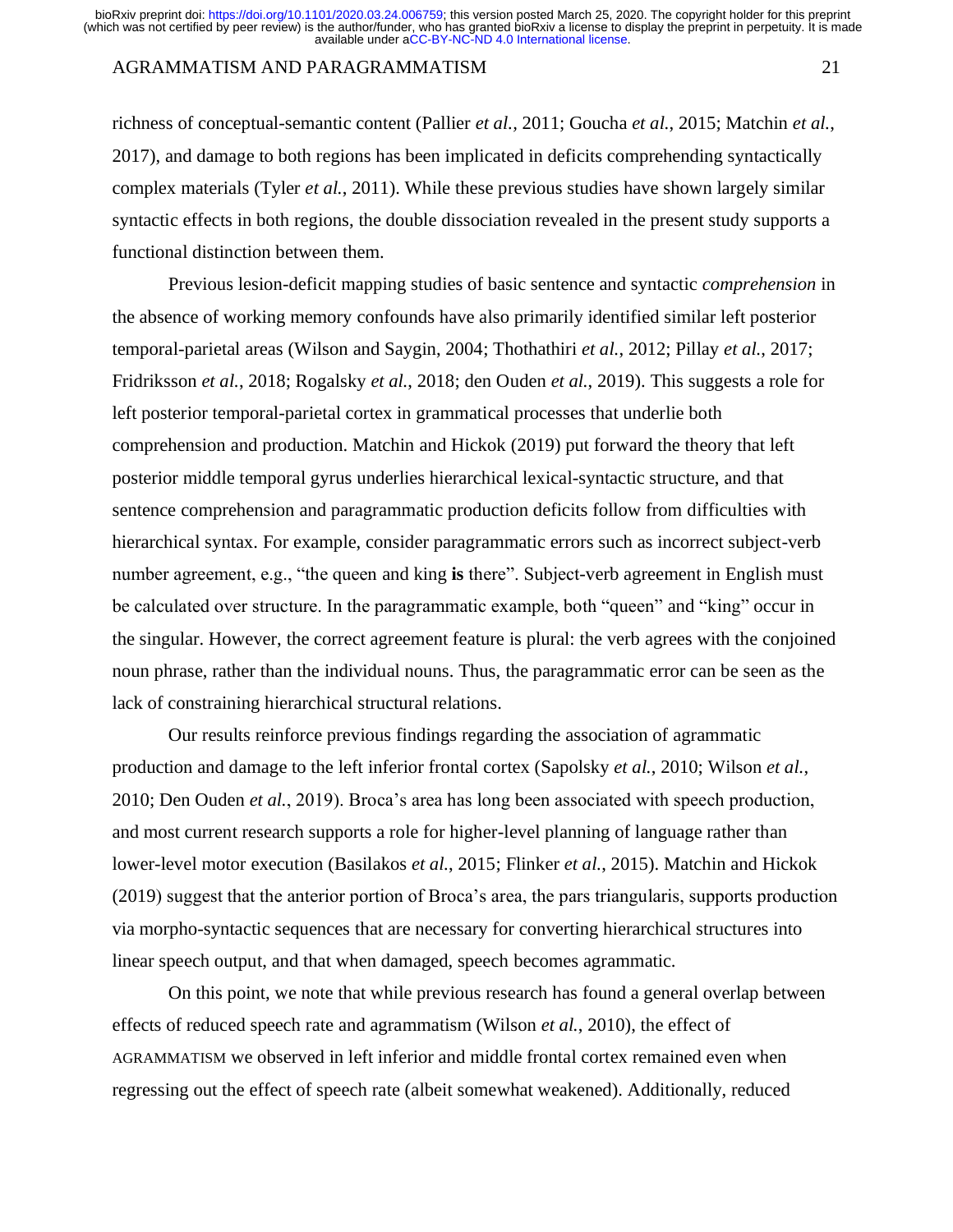## AGRAMMATISM AND PARAGRAMMATISM 22

speech rate in subjects without AGRAMMATISM was associated with a distinct non-overlapping cluster in inferior precentral gyrus. Finally, a previous lesion-symptom mapping study distinguishing between aphasia and apraxia of speech found that these syndromes strongly dissociate (Basilakos et al., 2015). In that study, focusing on frontal cortex, apraxia of speech was associated with damage to inferior precentral gyrus, whereas aphasia was associated with damage to anterior inferior frontal gyrus (pars triangularis and pars orbitalis). In the present study, a large proportion of the AGRAMMATIC speakers were indeed also diagnosed with apraxia of speech (12/15, versus 8/25 of the PARAGRAMMATIC speakers). These previous results, however, including our regression analysis, show that apraxia of speech cannot be the sole driving force behind agrammatism and it is more likely that the two co-occur due to the anatomical proximity of their neural substrates, even if these do not overlap.

Neither AGRAMMATISM nor PARAGRAMMATISM was associated with damage to the left anterior temporal lobe (ATL) in our whole-brain analyses. The finding agrees with previous lesion-symptom mapping studies of agrammatic production failing to identify effects in the ATL (Sapolsky *et al.*, 2010; Wilson *et al.*, 2010; den Ouden *et al.*, 2019). However, some previous studies have reported associations between non-canonical sentence comprehension deficits and damage to the left ATL in both chronic and acute stroke that might imply a syntactic function of this region (Dronkers *et al.*, 2004; Magnusdottir *et al.*, 2013). We note that both of these studies did not control for lesion volume. As reported in Supplementary materials (Supplementary Figure 2), we show that AGRAMMATISM was in fact significantly associated with damage to the ATL when lesion volume was not included as a covariate. Given this, we suggest that strokebased lesion-symptom mapping studies of noncanonical sentence comprehension that control for lesion volume will identify effects primarily in left posterior temporal areas and not the ATL, as reported by Rogalsky et al (2018).

Although we started with a large sample (100 subjects), the difficulty in obtaining enough speech output in the experimental task combined with the partitioning of subjects into distinct group resulted in less overall statistical power. Omitting subjects with low speech output also likely precludes analysis of patients with both severe agrammatic and nonfluent speech. Thus, patients who might be highly informative to our lesion-symptom mapping results are precluded by the nature of our approach: analyzing production during spontaneous discourse/narration. These issues should be addressed in future studies.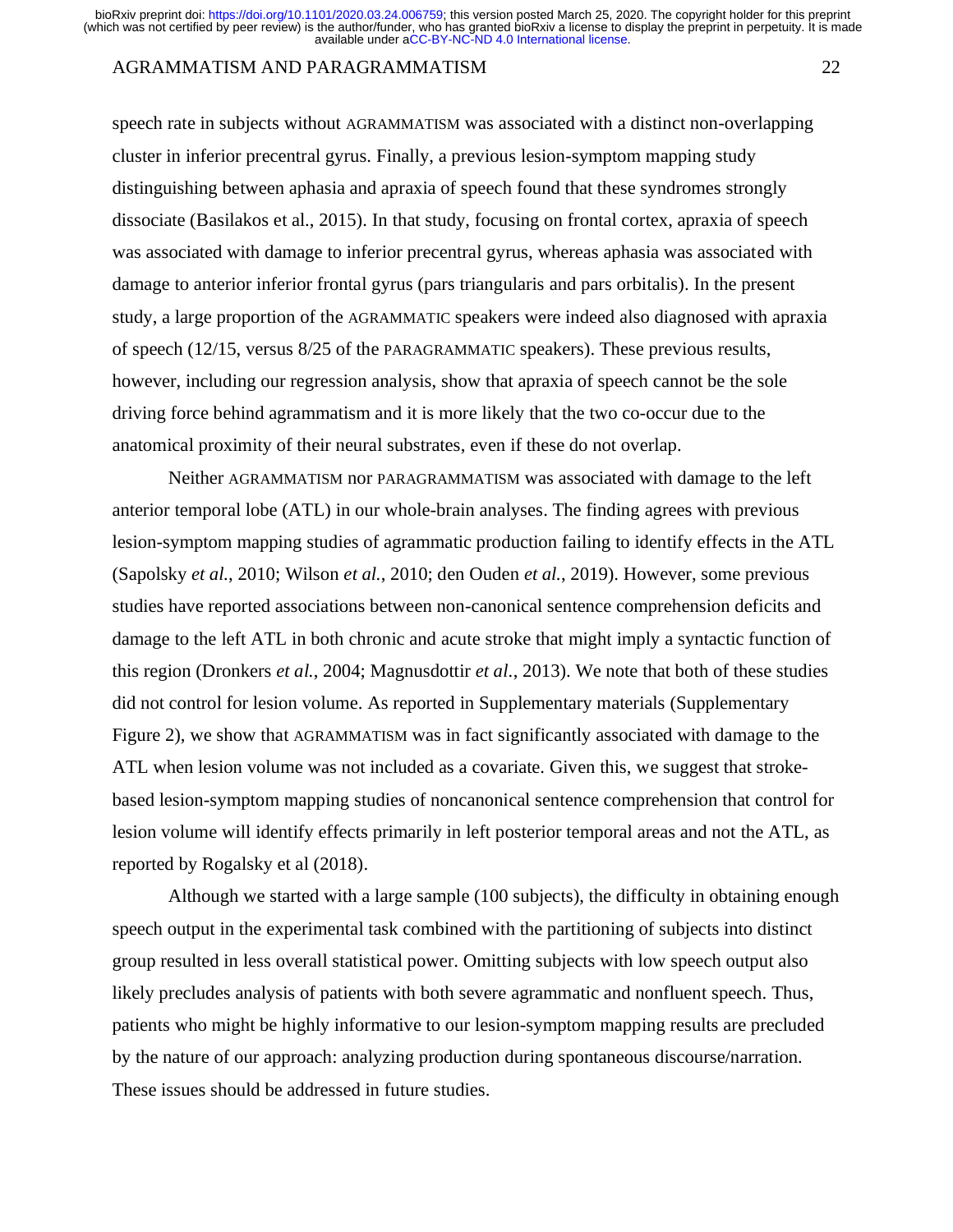# AGRAMMATISM AND PARAGRAMMATISM 23

Overall, the double dissociation identified here confirms the predictions of Matchin and Hickok (2019): agrammatism (but not paragrammatism) follows from inferior frontal damage, while paragrammatism (but not agrammatism) follows from posterior temporal damage. This suggests that agrammatism and paragrammatism are distinct syndromes as opposed to reflecting alternative adaptations to the same underlying grammatical deficit (Kolk and Heeschen, 1992; Dick *et al.*, 2001). Both basic research into the neural organization of language as well as research into the nature of aphasia symptoms and recovery will benefit from increased focus on paragrammatism itself and its distinction from agrammatism.

# **Key Term Definitions**

#### *Agrammatism*

Common symptom of non-fluent aphasia. Syntax is simplified and function words and morphemes (e.g. articles, past tense) are omitted.

#### *Paragrammatism*

Common symptom of fluent aphasia. Syntactic errors not attributable to overall simplification or omission of functional elements (e.g. agreement errors).

### *Lesion-Symptom Mapping*

Method of determining the relationship between the extent and location of brain damage with behavioral measures or deficits.

# *Fluency*

Ease of production, particularly applied to aphasia. Includes both quantity and quality of speech.

# *Fluent Aphasia*

Aphasias characterized by typically fluent production, including Wernicke's aphasia, conduction aphasia, and anomia.

## *Non-fluent Aphasia*

Aphasias characterized by typically non-fluent production, including Broca's aphasia, global aphasia, and anomia.

# *Western Aphasia Battery (WAB)*

Battery of tests to assess language abilities. Performance is used to identify and classify aphasia in people with neurological disfunction.

*Syntax*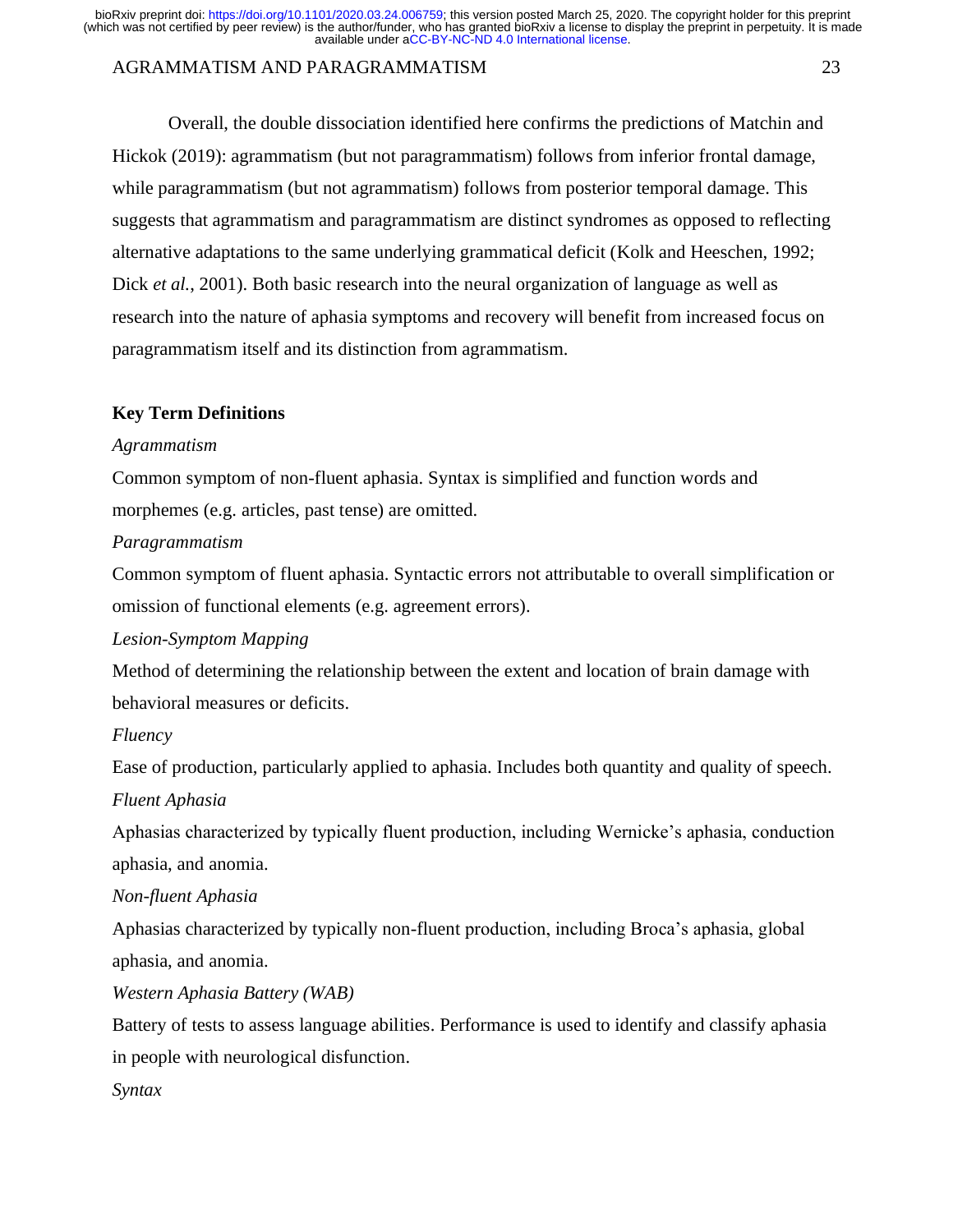# AGRAMMATISM AND PARAGRAMMATISM 24

Sentence structure. Includes both linear information (such as word order) and hierarchical information (grouping of words into phrases).

*Morpho-syntax*

The internal structure of words and sentences. Includes syntactic features marked on words (e.g.,

plural *-s*, past tense *-ed*, ).

*Agreement*

Dependency between two linguistic elements. E.g. subject-verb agreement in English, where *-s* on a verb indicates a third person/singular subject.

# **References**

- Ashburner, J., & Friston, K. J. (2005). Unified segmentation. *NeuroImage*, *26*(3), 839–851. <https://doi.org/10.1016/j.neuroimage.2005.02.018>
- Basilakos, A., Rorden, C., Bonilha, L., Moser, D., & Fridriksson, J. (2015). Patterns of Poststroke Brain Damage That Predict Speech Production Errors in Apraxia of Speech and Aphasia Dissociate. *Stroke*, *46*(6), 1561–1566. <https://doi.org/10.1161/STROKEAHA.115.009211>
- Bates, E., & Wulfeck, B. (1989). Comparative aphasiology: A cross-linguistic approach to language breakdown. *Aphasiology*, *3*(2), 111-142.
- Buchsbaum, B. R., Baldo, J., Okada, K., Berman, K. F., Dronkers, N., D'Esposito, M., & Hickok, G. (2011). Conduction aphasia, sensory-motor integration, and phonological short-term memory – An aggregate analysis of lesion and fMRI data. *Brain and Language*, *119*(3), 119–128.<https://doi.org/10.1016/j.bandl.2010.12.001>
- Berwick, R. C., & Chomsky, N. (2016). *Why only us: Language and evolution*. MIT press.
- Butterworth, B., & Howard, D. (1987). Paragrammatisms. *Cognition*, *26*(1), 1–37. [https://doi.org/10.1016/0010-0277\(87\)90012-6](https://doi.org/10.1016/0010-0277(87)90012-6)
- Caramazza, A., & Zurif, E. B. (1976). Dissociation of algorithmic and heuristic processes in language comprehension: Evidence from aphasia. *Brain and Language*, *3*(4), 572–582. [https://doi.org/10.1016/0093-934X\(76\)90048-1](https://doi.org/10.1016/0093-934X(76)90048-1)
- Casilio, M., Rising, K., Beeson, P. M., Bunton, K., & Wilson, S. M. (2019). Auditory-Perceptual Rating of Connected Speech in Aphasia. *American Journal of Speech-Language Pathology*, *28*(2), 550–568. [https://doi.org/10.1044/2018\\_AJSLP-18-0192](https://doi.org/10.1044/2018_AJSLP-18-0192)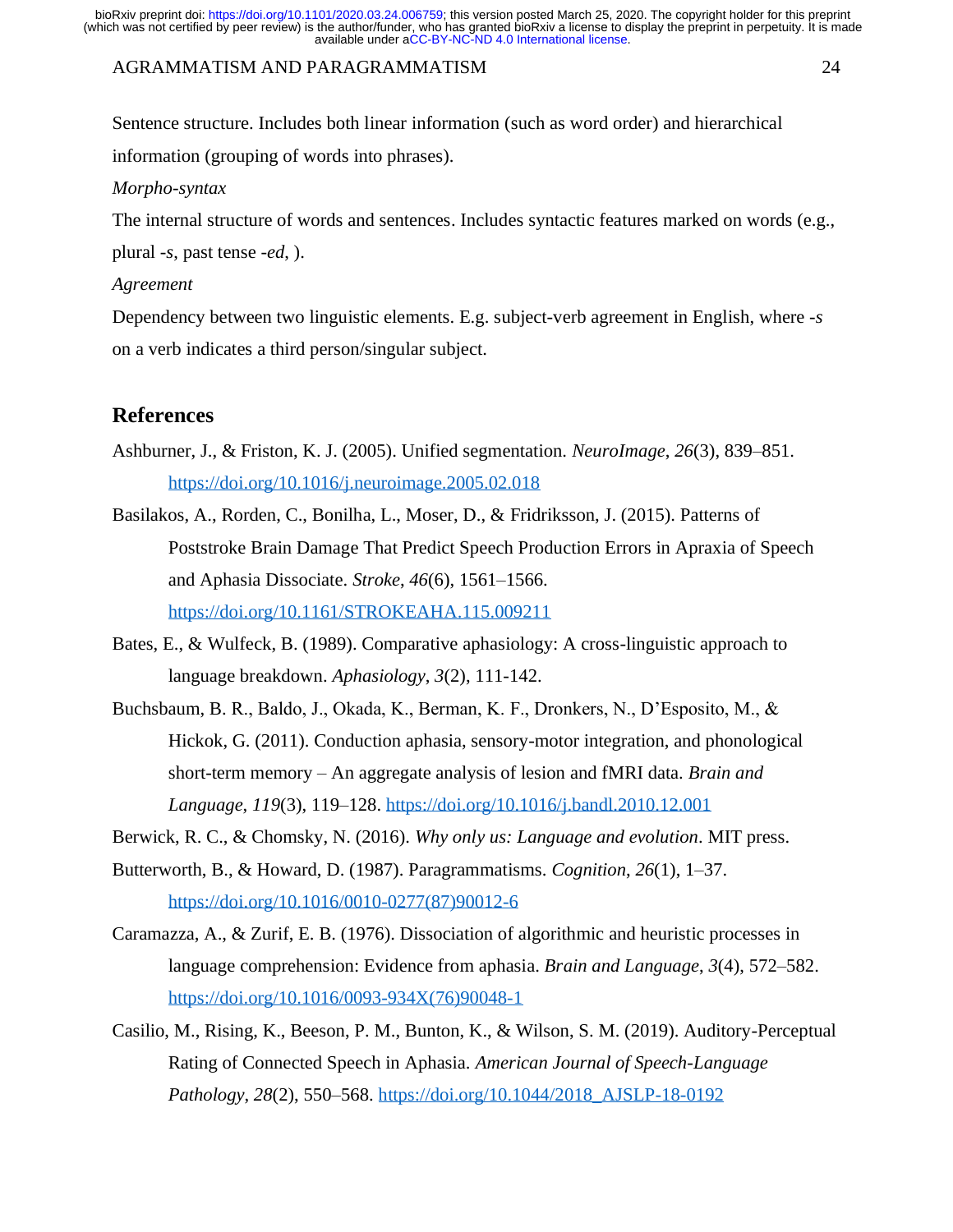AGRAMMATISM AND PARAGRAMMATISM 25

Chang, E. F., Rieger, J. W., Johnson, K., Berger, M. S., Barbaro, N. M., & Knight, R. T. (2010). Categorical speech representation in human superior temporal gyrus. *Nature Neuroscience*, *13*(11), 1428–1432.<https://doi.org/10.1038/nn.2641>

Damasio, A.R. (1992) Aphasia. *New England Journal of Medicine*, 326: 531-539.

- Dick, F., Bates, E., Wulfeck, B., Utman, J. A., Dronkers, N., & Gernsbacher, M. A. (2001). Language deficits, localization, and grammar: Evidence for a distributive model of language breakdown in aphasic patients and neurologically intact individuals. *Psychological Review*, *108*(4), 759–788.<https://doi.org/10.1037/0033-295X.108.4.759>
- Dronkers, N. F., Wilkins, D. P., Van Valin, R. D., Redfern, B. B., & Jaeger, J. J. (2004). Lesion analysis of the brain areas involved in language comprehension. *Cognition*, *92*(1–2), 145–177.<https://doi.org/10.1016/j.cognition.2003.11.002>
- Everaert, M. B. H., Huybregts, M. A. C., Chomsky, N., Berwick, R. C., & Bolhuis, J. J. (2015). Structures, Not Strings: Linguistics as Part of the Cognitive Sciences. *Trends in Cognitive Sciences*, *19*(12), 729–743.<https://doi.org/10.1016/j.tics.2015.09.008>
- Faria, A. V., Joel, S. E., Zhang, Y., Oishi, K., van Zjil, P. C., Miller, M. I., ... & Mori, S. (2012). Atlas-based analysis of resting-state functional connectivity: Evaluation for reproducibility and multi-modal anatomy–function correlation studies. *Neuroimage*, *61*(3), 613-621.
- Flinker, A., Korzeniewska, A., Shestyuk, A. Y., Franaszczuk, P. J., Dronkers, N. F., Knight, R. T., & Crone, N. E. (2015). Redefining the role of Broca's area in speech. *Proceedings of the National Academy of Sciences*, *112*(9), 2871–2875. <https://doi.org/10.1073/pnas.1414491112>
- Fridriksson, J., den Ouden, D.-B., Hillis, A. E., Hickok, G., Rorden, C., Basilakos, A., Yourganov, G., & Bonilha, L. (2018). Anatomy of aphasia revisited. *Brain*, *141*(3), 848– 862.<https://doi.org/10.1093/brain/awx363>
- Fridriksson, J., Fillmore, P., Guo, D., & Rorden, C. (2015). Chronic Broca's Aphasia Is Caused by Damage to Broca's and Wernicke's Areas. *Cerebral Cortex*, *25*(12), 4689–4696. <https://doi.org/10.1093/cercor/bhu152>
- Friederici, A. D. (2017). *Language in our brain: The origins of a uniquely human capacity*. MIT Press.
- Goodglass, H., Christiansen, J. A., & Gallagher, R. (1993). Comparison of morphology and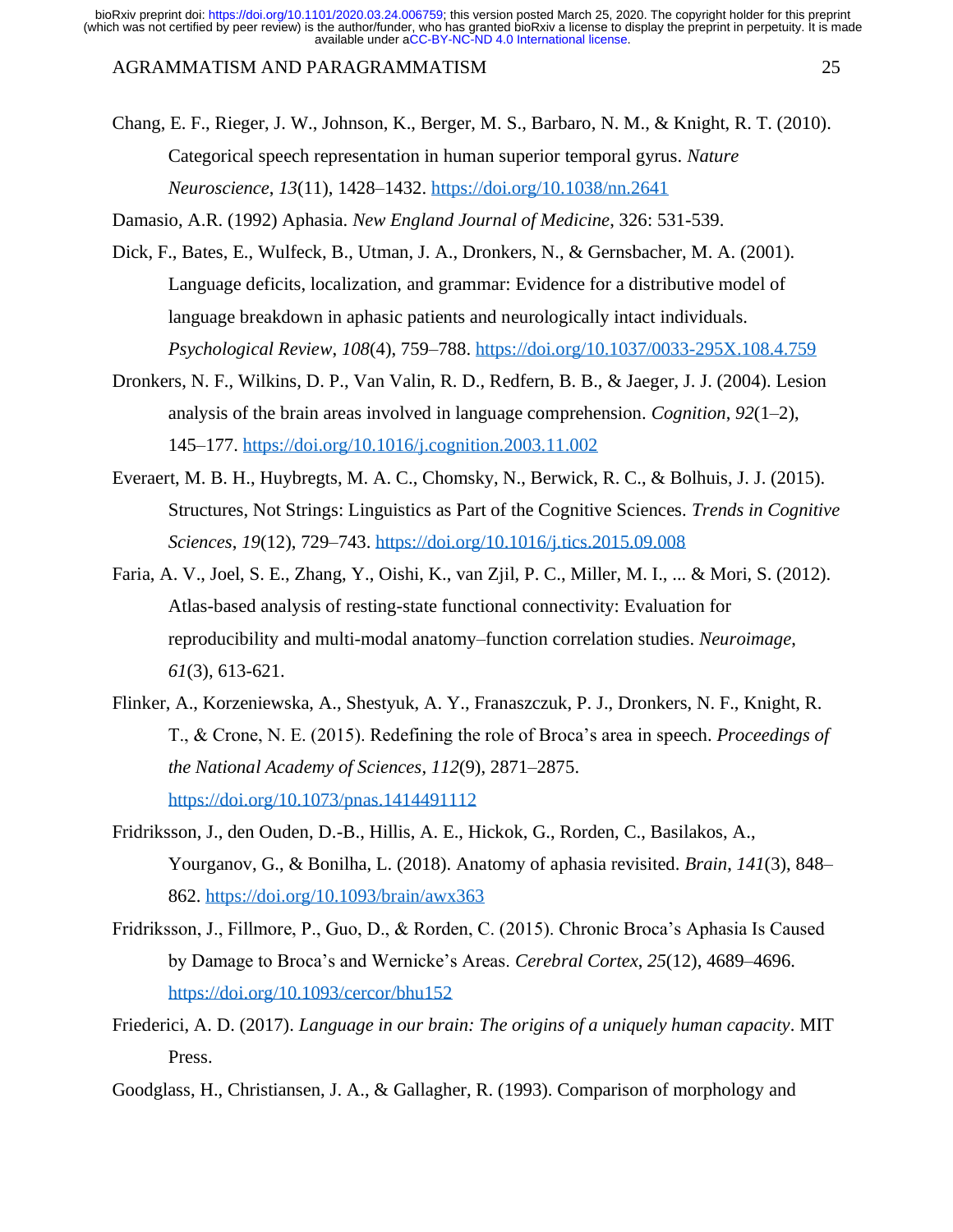#### AGRAMMATISM AND PARAGRAMMATISM 26

syntax in free narrative and structured tests: Fluent vs. nonfluent aphasics. *Cortex*, *29*(3), 377-407.

- Goodglass, H., Kaplan, E., Barresi, & B. (2000). Boston Diagnostic Aphasia Examination. 3rd ed. Pearson.
- Goucha, T., & Friederici, A. D. (2015). The language skeleton after dissecting meaning: A functional segregation within Broca's Area. *NeuroImage*, *114*, 294–302. <https://doi.org/10.1016/j.neuroimage.2015.04.011>
- Grodzinsky, Y. (1986). Language deficits and the theory of syntax. *Brain and Language*, *27*(1), 135–159. [https://doi.org/10.1016/0093-934X\(86\)90009-X](https://doi.org/10.1016/0093-934X(86)90009-X)
- Grodzinsky, Y. (2000). The neurology of syntax: Language use without Broca's area. *Behavioral and Brain Sciences*, *23*(1), 1–21.<https://doi.org/10.1017/S0140525X00002399>
- Grodzinsky, Y., & Santi, A. (2008). The battle for Broca's region. *Trends in Cognitive Sciences*, *12*(12), 474–480.<https://doi.org/10.1016/j.tics.2008.09.001>
- Hagoort, P. (2014). Nodes and networks in the neural architecture for language: Broca's region and beyond. *Current Opinion in Neurobiology*, *28*, 136–141. <https://doi.org/10.1016/j.conb.2014.07.013>
- Heeschen, C. (1985). Agrammatism versus paragrammatism: A fictitious opposition. In *Agrammatism* (pp. 207-248). Academic Press.
- Heeschen, C., & Kolk, H. (1988). Agrammatism and paragrammatism. *Aphasiology*, *2*(3-4), 299- 302.
- Idsardi, W., Raimy, E. (2013). Three types of linearization and the temporal aspects of speech. In M. T. Biberauer, & I. Roberts (Eds.), *Challenges to linearization* (pp. 31e56). Berlin: Mouton de Gruyter.

Kean, M.L., editor. (1985). *Agrammatism*. Cambridge, MA: Academic Press.

Kertesz A. (2007) Western Aphasia Battery: Revised. Pearson.

- Kleist, K. (1914). Aphasie und geisteskrankheit. Münchener Medizinische Wochenschrift 6: 8- 12.
- Kolk, H., & Heeschen, C. (1992). Agrammatism, paragrammatism and the management of language. *Language and cognitive processes*, *7*(2), 89-129.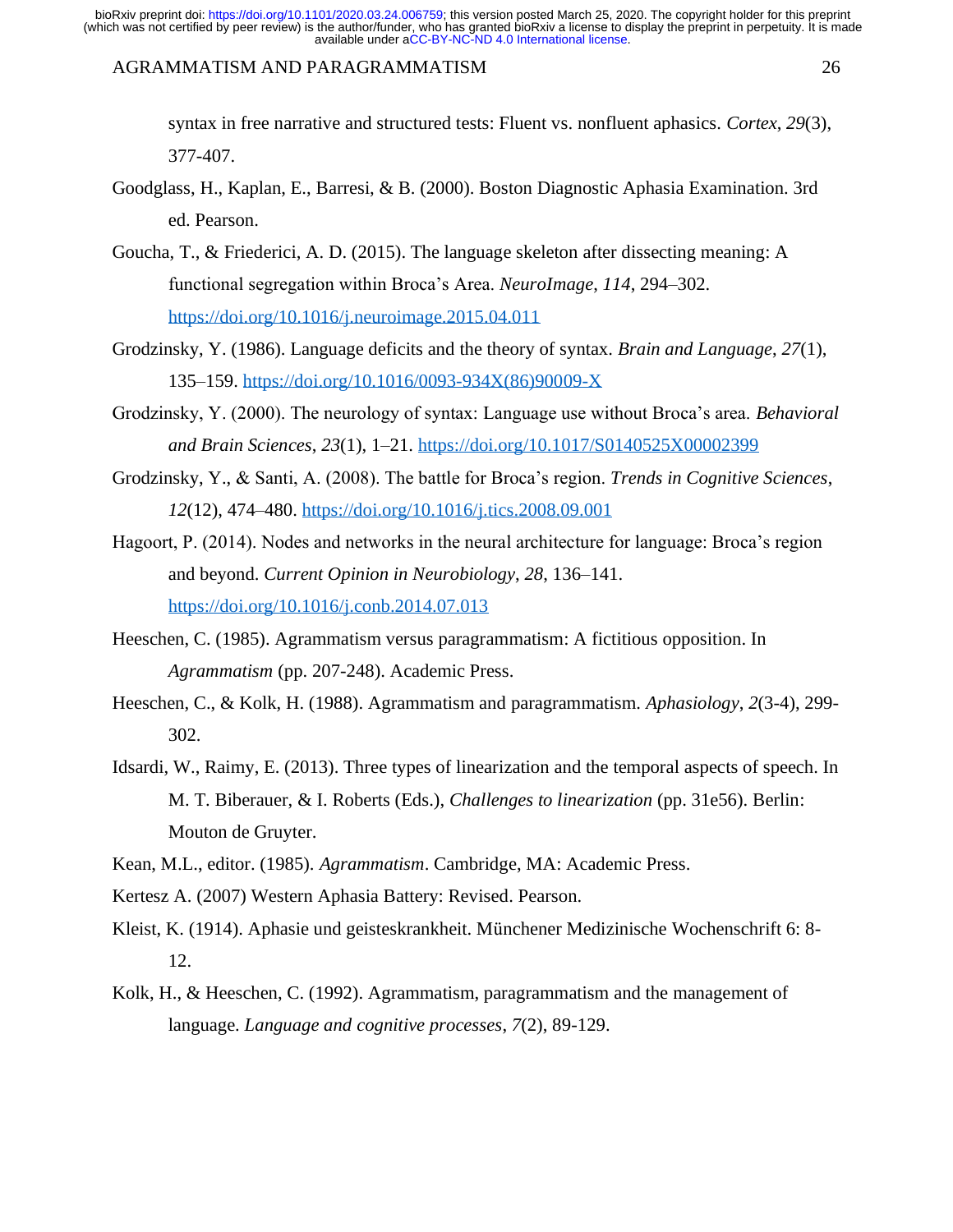#### AGRAMMATISM AND PARAGRAMMATISM 27

Lewis, R. L., & Vasishth, S. (2005). An Activation-Based Model of Sentence Processing as Skilled Memory Retrieval. *Cognitive Science*, *29*(3), 375–419. [https://doi.org/10.1207/s15516709cog0000\\_25](https://doi.org/10.1207/s15516709cog0000_25)

- MacWhinney, B., Fromm, D., Forbes, M., & Holland, A. (2011). AphasiaBank: Methods for studying discourse. *Aphasiology*, *25*(11), 1286–1307. <https://doi.org/10.1080/02687038.2011.589893>
- Magnusdottir, S., Fillmore, P., den Ouden, D. B., Hjaltason, H., Rorden, C., Kjartansson, O., Bonilha, L., & Fridriksson, J. (2013). Damage to left anterior temporal cortex predicts impairment of complex syntactic processing: A lesion-symptom mapping study: ATL Damage Impairs Complex Syntax Processing. *Human Brain Mapping*, *34*(10), 2715– 2723.<https://doi.org/10.1002/hbm.22096>
- Matchin, W. G. (2018). A neuronal retuning hypothesis of sentence-specificity in Broca's area. *Psychonomic Bulletin & Review*, *25*(5), 1682–1694. [https://doi.org/10.3758/s13423-017-](https://doi.org/10.3758/s13423-017-1377-6) [1377-6](https://doi.org/10.3758/s13423-017-1377-6)
- Matchin, W., Hammerly, C., & Lau, E. (2017). The role of the IFG and pSTS in syntactic prediction: Evidence from a parametric study of hierarchical structure in fMRI. *Cortex*, *88*, 106–123.<https://doi.org/10.1016/j.cortex.2016.12.010>
- Matchin, W., & Hickok, G. (2019). *The Cortical Organization of Syntax*. 18.
- Nachev, P., Coulthard, E., Jäger, H.R., Kennard, C., Husain, M., 2008. Enantiomorphic normalization of focally lesioned brains. NeuroImage 39 (3), 1215–1226.
- Ogar, J. M., Baldo, J. V., Wilson, S. M., Brambati, S. M., Miller, B. L., Dronkers, N. F., & Gorno-Tempini, M. L. (2011). Semantic dementia and persisting Wernicke's aphasia: Linguistic and anatomical profiles. *Brain and Language*, *117*(1), 28–33. <https://doi.org/10.1016/j.bandl.2010.11.004>
- Ouden, D., Malyutina, S., Basilakos, A., Bonilha, L., Gleichgerrcht, E., Yourganov, G., Hillis, A. E., Hickok, G., Rorden, C., & Fridriksson, J. (2019). Cortical and structural‐connectivity damage correlated with impaired syntactic processing in aphasia. *Human Brain Mapping*, *40*(7), 2153–2173.<https://doi.org/10.1002/hbm.24514>
- Pallier, C., Devauchelle, A.-D., & Dehaene, S. (2011). Cortical representation of the constituent structure of sentences. *Proceedings of the National Academy of Sciences*, *108*(6), 2522– 2527.<https://doi.org/10.1073/pnas.1018711108>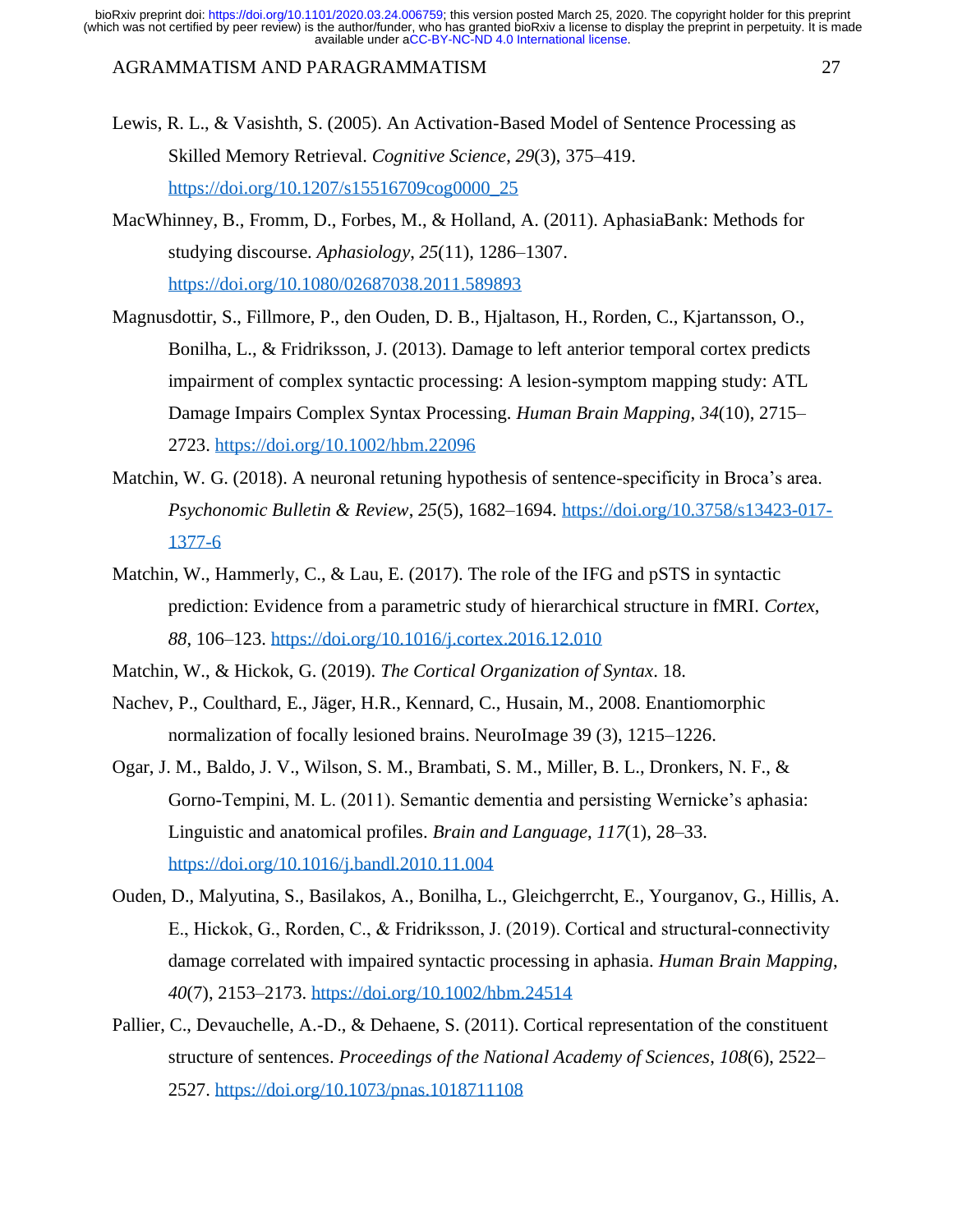#### AGRAMMATISM AND PARAGRAMMATISM 28

- Pillay, S. B., Binder, J. R., Humphries, C., Gross, W. L., & Book, D. S. (2017). Lesion localization of speech comprehension deficits in chronic aphasia. *Neurology*, *88*(10), 970–975.<https://doi.org/10.1212/WNL.0000000000003683>
- Rogalsky, C., & Hickok, G. (2009). Selective Attention to Semantic and Syntactic Features Modulates Sentence Processing Networks in Anterior Temporal Cortex. *Cerebral Cortex*, *19*(4), 786–796.<https://doi.org/10.1093/cercor/bhn126>
- Rogalsky, Corianne, & Hickok, G. (2011). *The Role of Broca's Area in Sentence Comprehension*. *23*(7), 17.
- Rogalsky, Corianne, LaCroix, A. N., Chen, K.-H., Anderson, S. W., Damasio, H., Love, T., & Hickok, G. (2018). The Neurobiology of Agrammatic Sentence Comprehension: A Lesion Study. *Journal of Cognitive Neuroscience*, *30*(2), 234–255. [https://doi.org/10.1162/jocn\\_a\\_01200](https://doi.org/10.1162/jocn_a_01200)
- Saffran, E. M., Berndt, R. S., & Schwartz, M. F. (1989). The quantitative analysis of agrammatic production: Procedure and data. *Brain and Language*, *37*(3), 440–479. [https://doi.org/10.1016/0093-934X\(89\)90030-8](https://doi.org/10.1016/0093-934X(89)90030-8)
- Schwartz, M. F., Saffran, E. M., & Marin, O. S. (1980). The word order problem in agrammatism: I. Comprehension. *Brain and language*, *10*(2), 249-262.
- Stark, B. C., Basilakos, A., Hickok, G., Rorden, C., Bonilha, L., & Fridriksson, J. (2019). Neural organization of speech production: A lesion-based study of error patterns in connected speech. *Cortex*, *117*, 228-246.
- Thompson, C. K., Lange, K. L., Schneider, S. L., & Shapiro, L. P. (1997). Agrammatic and nonbrain-damaged subjects' verb and verb argument structure production. *Aphasiology*, *11*(4- 5), 473-490.
- Thothathiri, M., Kimberg, D. Y., & Schwartz, M. F. (2012). The Neural Basis of Reversible Sentence Comprehension: Evidence from Voxel-based Lesion Symptom Mapping in Aphasia. *Journal of Cognitive Neuroscience*, *24*(1), 212–222. [https://doi.org/10.1162/jocn\\_a\\_00118](https://doi.org/10.1162/jocn_a_00118)
- Tyler, L. K., Marslen-Wilson, W. D., Randall, B., Wright, P., Devereux, B. J., Zhuang, J., Papoutsi, M., & Stamatakis, E. A. (2011). Left inferior frontal cortex and syntax: Function, structure and behaviour in patients with left hemisphere damage. *Brain*, *134*(2), 415–431.<https://doi.org/10.1093/brain/awq369>